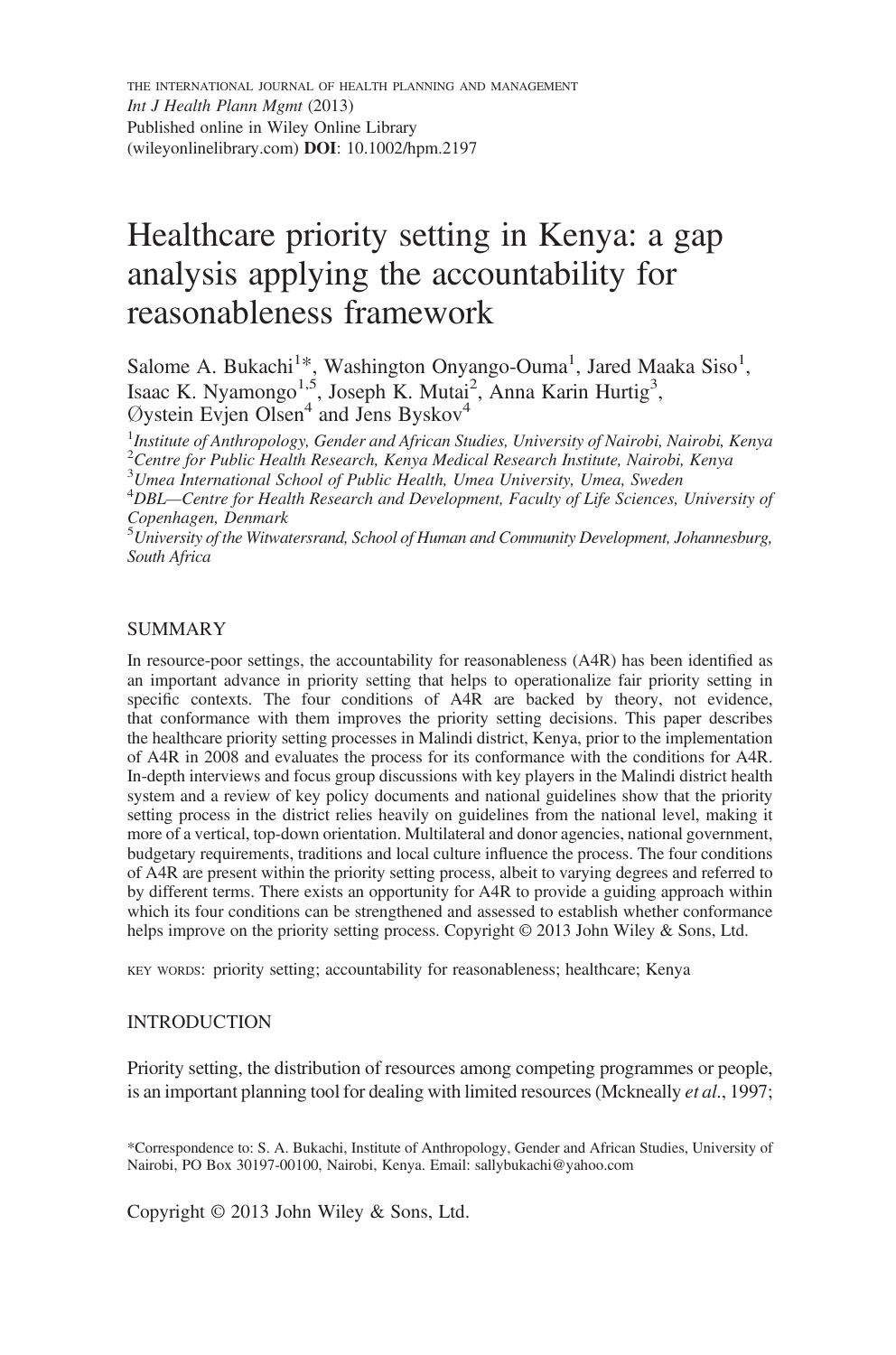Baltussen and Niessen, 2006). The health sector in developing countries has implemented reforms in the face of high demands on the healthcare systems and limited budgets (Kapiriri and Martin, 2006; MOH, 2007). As a result, decision makers in health must set priorities among competing interests because demand for healthcare exceeds available resources (Gibson et al., 2004). In theory, priority setting is a more or less systematic approach to distributing the limited resources to fashion the best healthcare system possible. In practice, however, priority setting in healthcare often takes place implicitly.

Priority setting in resource-poor settings often tries to apply technical approaches using information derived from burden of disease statistics, cost-effectiveness analysis and published clinical trials and thus may not address other relevant values such as trust, equity, accountability and fairness, which are equally of concern (Martin et al., 2002; Kapiriri et al., 2003). Priority setting in developing countries is therefore fraught with uncertainty due to lack of credible information, unclear processes, the legitimacy of those who set priorities, the values and criteria used in the process and the capacity of the institutions that should set priorities (Kapiriri and Martin, 2007; Maluka et al., 2010). Addressing priority setting and ensuring legitimacy in the processes are thus necessary to developing fairer methods of allocation for scarce healthcare resources (Fleck, 2001; Alexander et al., 2004). This requires optimal tools and processes that draw on the best local evidence and guide policymakers and governments to identify, prioritize and implement evidence-based health interventions for scale-up and delivery. Such approaches should embrace ethical, sociological and political considerations, while acknowledging that setting priorities involves value choices of the stakeholders (Martin et al., 2002; Rudan et al., 2010; McDonald and Ollerenshaw, 2011). One such tool, a leading framework for priority setting in healthcare institutions, is the accountability for reasonableness (A4R).

# Accountability for reasonableness

The A4R is an approach that can be used as an analytical lens to facilitate social learning about priority setting and connect priority setting to broader, more fundamental democratic, deliberative processes that have an impact on social justice (Martin and Singer, 2003) and to improve priority setting processes in healthcare organizations (Daniels, 2000). The A4R framework was developed in the context of real-world priority setting processes and is therefore able to give practical guidance to decision makers (Daniels and Sabin, 1997). It has been used to evaluate priority setting in healthcare settings in both resource-endowed and resource-constrained health systems (Martin et al., 2003a, Kapiriri and Martin, 2006; WHO, 2006; Kapiriri and Martin, 2007; Kapiriri et al., 2007; Valdebenito et al., 2009; Maluka et al., 2010; 2003b) and helps to operationalize fair priority setting in specific priority setting contexts, enhancing democratic deliberation (Singer et al., 2000). The framework provides guidance to decision makers who must identify and consider the full range of relevant values for legitimate and fair priority setting (Daniels, 2008; Daniels and Sabin, 2008).

The A4R framework identifies four conditions that operationalize the concept of fairness, a common priority setting goal in every healthcare organization.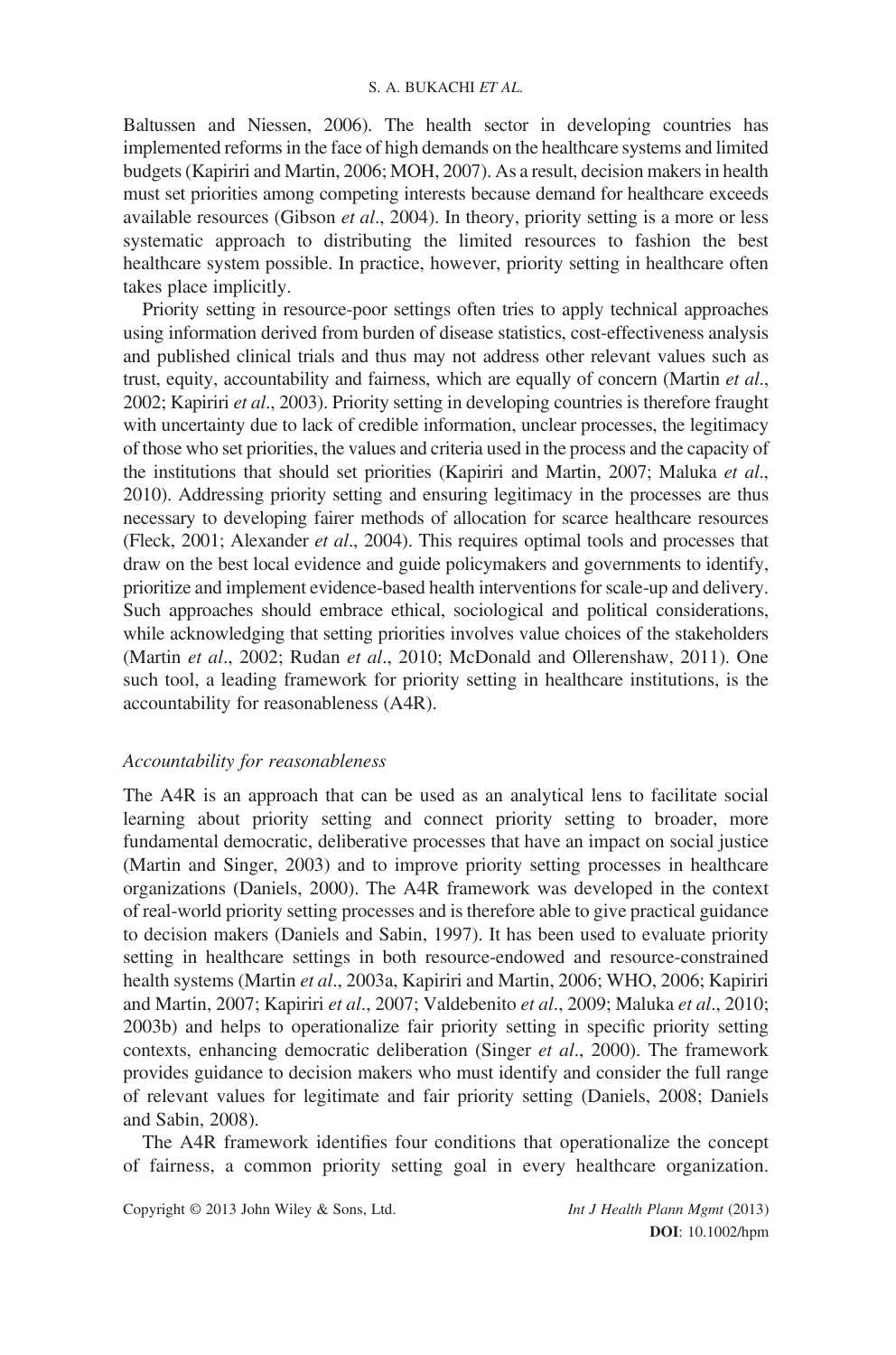These are relevance, publicity, appeal and enforcement/leadership (Table 1), which are themselves grounded in the theories of justice (Daniels and Sabin, 2008). According to theory, conformance to these four conditions improves the priority setting process and may lead to sustainable health action and improved outcomes as a result of the priorities having a better chance of gaining acceptance.

The Response to Accountable Priority Setting for Trust in Health Systems to Accountability project, a European Union-funded initiative that takes an ethicsfocused approach to improving service quality and outcomes of health systems, was launched in three countries in Africa in 2006: Kenya, Tanzania and Zambia (Byskov et al., 2009). The project aimed at strengthening fairness and accountability in priority setting for improving equity, quality and trust in healthcare at the district level using the A4R framework. In Kenya, the project was undertaken in Malindi District. This paper evaluates the Malindi district process' conformance with the A4R conditions, which is a precondition for seeing whether conformance with them improves decision making. Few studies (Kapiriri and Martin 2006, 2007; Kapiriri et al., 2007; Maluka et al., 2010) applying A4R in evaluation of the priority setting process have been carried out in developing countries. None so far has been carried out in Kenya.

## Methodology

The study setting. The Malindi district in Kilifi County, Kenya, covers an area of  $7605 \text{ km}^2$  and is divided into four administrative divisions, Malindi, Marafa, Magarini and Langobaya, with Malindi town as the headquarters. The divisions are divided into 16 locations and 56 sublocations. The district has a population of 249 355 of whom 49% are less than 15 years and 5% are 60 years and above (GOK, 2010). The population is served by government health facilities, namely, one district hospital, three health centres and 16 dispensaries, and are complimented by up to 60 privately/religious-based health facilities, which are distributed throughout the district, but with a higher concentration in urban centres. Malaria, respiratory tract

| Conditions             | Definition                                                                                                                                                                                                                                               |  |
|------------------------|----------------------------------------------------------------------------------------------------------------------------------------------------------------------------------------------------------------------------------------------------------|--|
| Relevance              | Priority setting decisions must rest on reasons that stakeholders<br>can agree are relevant to the context. On the basis of criteria,<br>information and evidence, the priorities can be identified and<br>decisions made for more sustainable solutions |  |
| Publicity              | Priority setting decisions and their rationales must be publicly<br>accessible                                                                                                                                                                           |  |
| Revisions/appeals      | There must be a mechanism for challenge, including the<br>opportunity for revising decisions in light of new information and<br>arguments that stakeholders may raise                                                                                    |  |
| Leadership/enforcement | Leaders in the priority setting context must be responsible for<br>ensuring that the first three conditions are met                                                                                                                                      |  |

Table 1. The four conditions for accountability for reasonableness (Daniels and Sabin, 2002)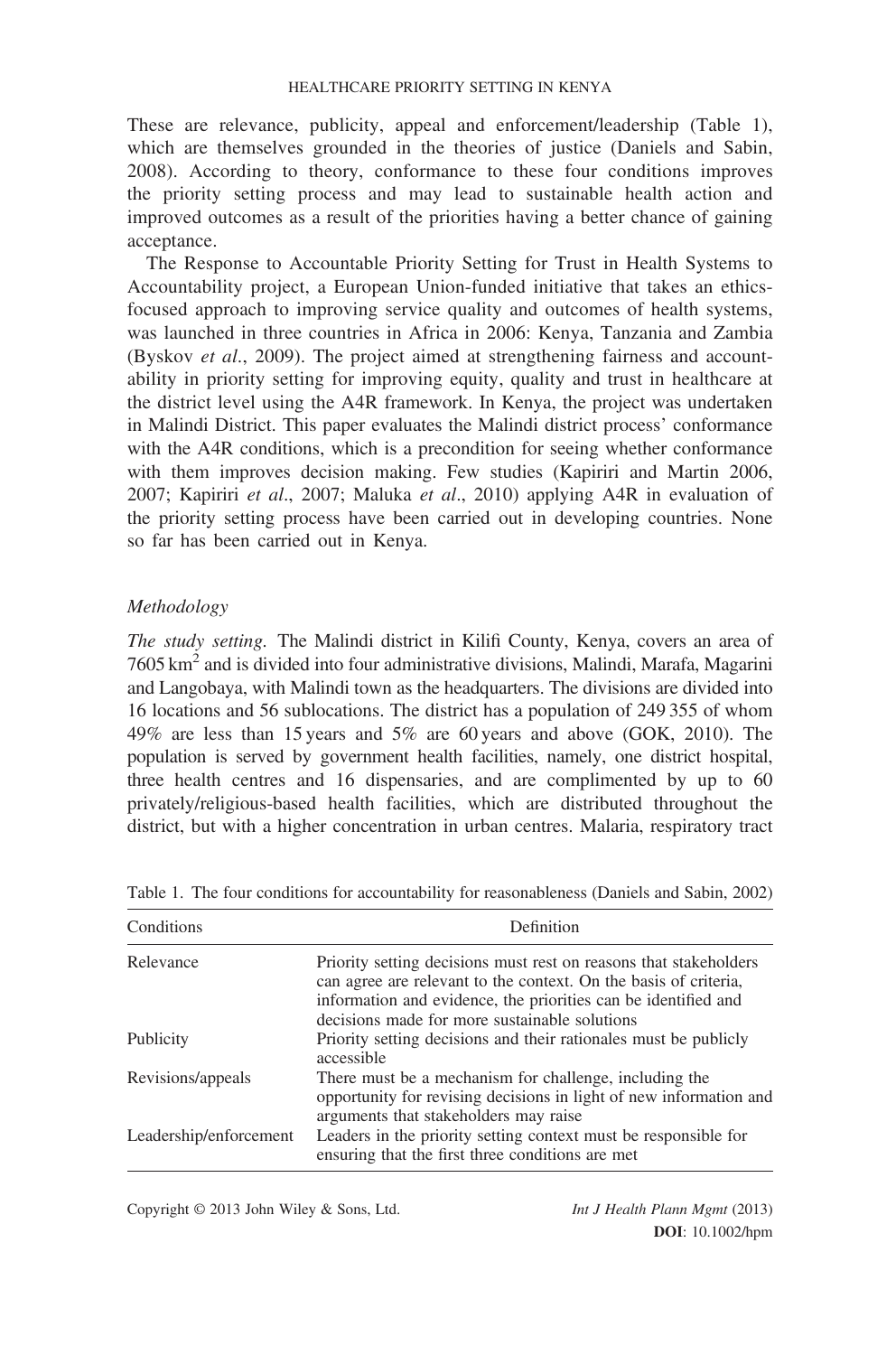infections, skin infections, diarrheal diseases and intestinal worms remain the top causes of outpatient morbidity.

The health system and decision-making structures in Kenya. The current health system comprises of all groups and institutions that provide healthcare services and regulate and finance health actions, right from the household to the national levels (MOH, 2005). The activities within the health system are set primarily to promote, maintain and restore health responsiveness and fairness in health resources distribution. The Ministry of Health's commitment to address inherent constraints in the health sector has included deliberate decentralization efforts aimed at strengthening the effective implementation of activities at the district level and fostering closer coordination and collaboration amongst the line ministries, donors, organizations and other stakeholders (Ndavi et al., 2009). As a result of health sector reforms that have decentralized health services, services are integrated from the national level going downstream to the community level (MOH, 2006, 2007; Maina and Kibua, 2008; Ndavi et al., 2009). Figure 1 summarizes the hierarchical relationship of authority and decision making in each level.

Study design. A qualitative case study approach was considered the most appropriate method because priority setting in healthcare institutions is complex, is context dependent and involves social processes (Byskov et al., 2009). Thus, using a qualitative case study approach enabled the team to investigate priority setting within its real-life context (Yin, 1994).

Sampling procedures. Members of relevant institutions and stakeholders at the district level were included in the study. Purposive sampling was employed at the district level targeting key players and stakeholders involved in decision making and planning over health issues (Table 2).

Data collection techniques. In-depth interviews (IDIs) and focus group discussions (FGD) were conducted between January and August 2007 at the informants' workplace or other convenient venues and lasted for between 1 and 2 h. Semistructured interview guides were used to conduct the interviews and discussion. These were recorded using a digital sound recorder and notes taken as backup and also to record nonverbal expressions. Themes covered included aspects related to the process of priority setting in the district, stakeholders involvement in the process, criteria and values for priority setting and an understanding and inclusion of the key condition of A4R in the priority setting process. Information from the IDIs and the FGD was triangulated with that obtained from document reviews. Relevant documents including national guidelines in the health sector, district annual operating plans and health strategic plans among others were collected and reviewed to give an understanding of the health system and the priority setting context and process in Kenya.

Copyright © 2013 John Wiley & Sons, Ltd. Int J Health Plann Mgmt (2013)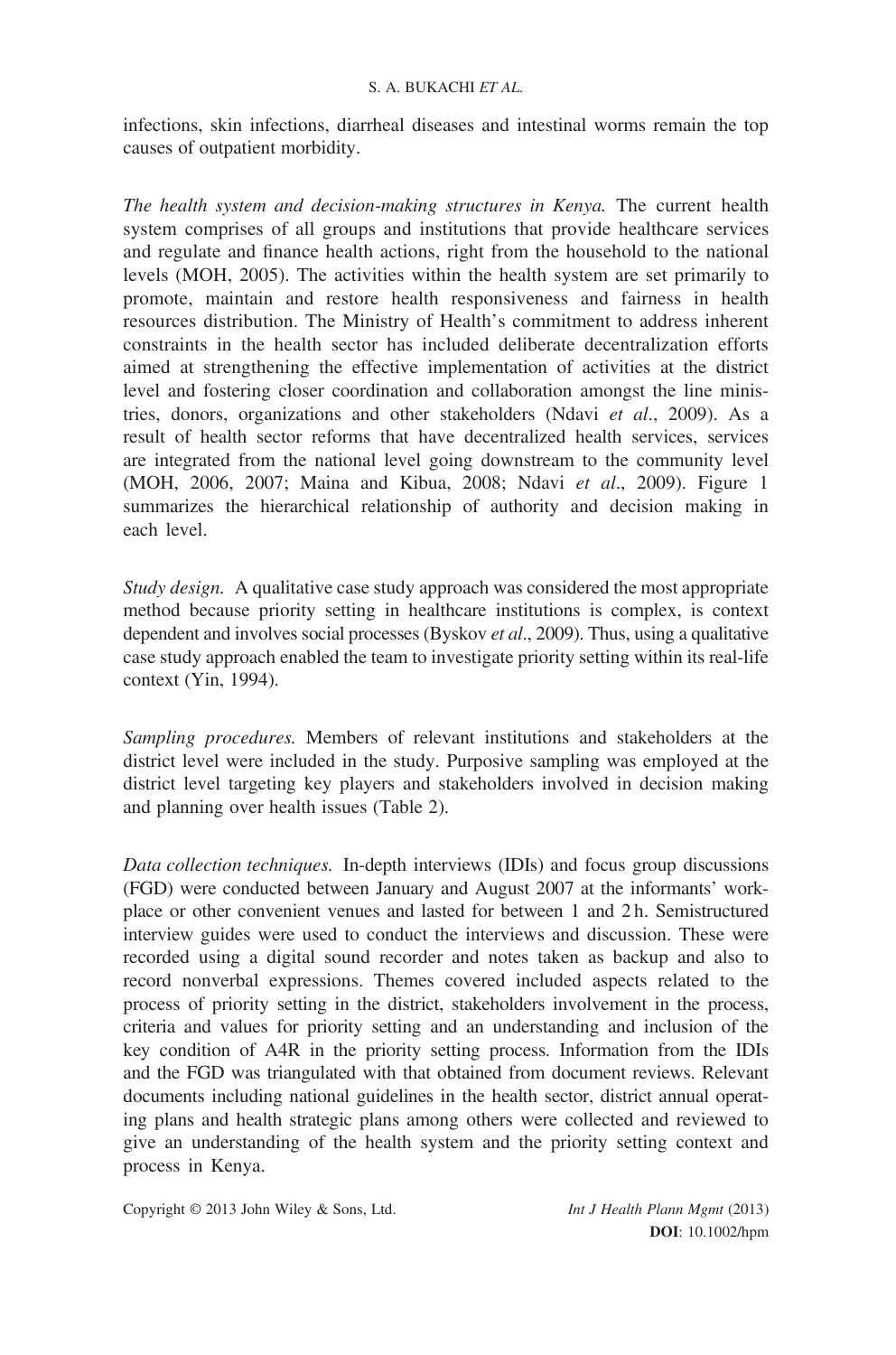#### HEALTHCARE PRIORITY SETTING IN KENYA

| <b>TIER</b>                                 | <b>STRUCTURE</b>                                                                        | <b>FUNCTIONS</b>                                                                                                                                                                                                                                                                                                                                    |
|---------------------------------------------|-----------------------------------------------------------------------------------------|-----------------------------------------------------------------------------------------------------------------------------------------------------------------------------------------------------------------------------------------------------------------------------------------------------------------------------------------------------|
| <b>National/</b><br><b>Central</b><br>Level | Central Board of<br>Health (has not been<br>operationalized)                            | ·Policy formulation<br><b>•Strategic Planning</b><br>•Regulatory control<br>•Coordination of human resource development<br>•Resource mobilization<br>.Donor relations                                                                                                                                                                               |
|                                             | Provincial Health<br>Management Board/<br>Team (PHMB/T)                                 | *Supervision and support of provincial and<br>district activities<br>. Implementation & enforcement of health<br>standards and regulations                                                                                                                                                                                                          |
| <b>Provincial</b><br>Level                  | <b>Provincial Medical</b><br>Officer of Health<br>(PMOH)                                | .Inspectorate for monitoring health systems<br>performance, management & financial audit<br>•Continuing education<br>*Action research                                                                                                                                                                                                               |
| <b>District</b>                             | <b>District Health</b><br>Management Board<br>(DHMB)                                    | •Administer cost-sharing schemes<br>.Oversee planning, governance, management &<br>development of health services at the district<br>•Allocation & distribution of funds (including<br>donor funds)<br>*Make recommendations on expenditures &<br>budgets of the district development committees<br>.Coordinate district health stakeholders' forum |
| Level                                       | <b>District Health</b><br>Management Team<br>(DHMT)                                     | . Planning, implementing & monitoring all<br>health activities in the district<br>• Reporting, generating & controlling<br>expenditures of voted financial resources and<br>donor funds                                                                                                                                                             |
| <b>Community</b><br>Level                   | Village health<br>committees;<br>dispensary & health<br>centre management<br>committees | •Development, governance, financing &<br>sustaining community level health services                                                                                                                                                                                                                                                                 |

*Source: MOH (2002, 2006)*

Figure 1. Levels of authority and decision making in the health system.

Data analysis. Data from IDIs and the FGD were transcribed and entered into a database using the QSR NVIVO 8 software for management of files, coding and further analysis. Open coding was undertaken to segment data in relation to concepts or ideas. Related concepts were organized into themes derived from the data. Text analysis was undertaken to interpret the data and findings by relating codes and data to create common concepts. Detailed coding of the data was performed according to the A4R conditions of relevance, publicity, appeal and enforcement/leadership to identify common themes related to elements of the priority setting process, criteria and factors for priority setting, guidelines for priority setting and the people involved in the priority setting process. Codes were used to find specific occurrences of common responses in the data. They were also used to classify different levels of summaries that fell under different variables, for purposes of comparison between categories of informants, as well as between IDIs and the FGD.

Copyright © 2013 John Wiley & Sons, Ltd. Int J Health Plann Mgmt (2013)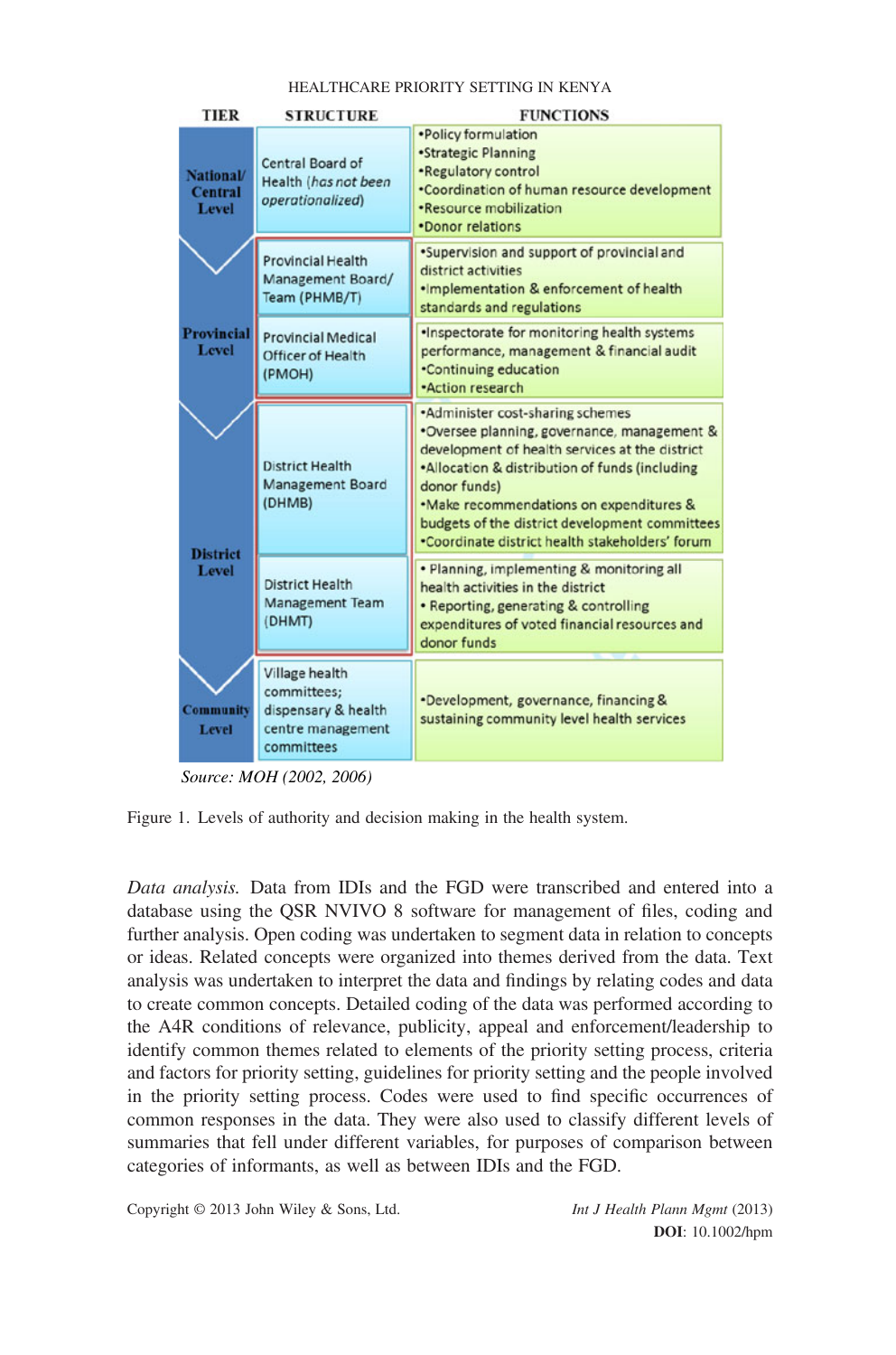| Method (number)<br>interviewed)                      | Informants/discussants                                                                                                                                                                                                                                                                         |
|------------------------------------------------------|------------------------------------------------------------------------------------------------------------------------------------------------------------------------------------------------------------------------------------------------------------------------------------------------|
| In-depth interviews (30)                             | District health management team members (8)<br>District health management board member (1)<br>Other health personnel (10)<br>Government representatives in decision-making bodies (4)<br>Representatives of other health-related stakeholders, for<br>example, nongovernment organizations (4) |
| One focus group discussion<br>Documentary review (9) | Representatives from voluntary agencies (3)<br>District health management team members (6 participants)<br>National guidelines<br>Policy document<br>Planning documents                                                                                                                        |

Table 2. Methods of data collection

The trustworthiness of our findings was enhanced by rereading the transcripts, having three investigators coding the raw data to ensure the authenticity of the coding scheme. Two investigators (SAB and JMS) initially coded the transcripts, while a third investigator (WOO) harmonized the coded work of the two investigators. Documents were also used to validate the findings and provide information on the context, including the national policies within which priority setting in Kenya occurs.

Ethical aspects. The study protocol was approved by the ethical committee of the Kenya Medical Research Institute. Permission to conduct the study was obtained from the Ministry of Health at the national, provincial and district levels. Participation was voluntary after being taken through informed consent, and participants were allowed to refuse to participate in the study without any consequences.

# RESULTS

# Priority setting process at the district

A documentary review showed that the process of priority setting follows some key steps. It starts with preparation of district health profiles summarizing all key health indicators as also reported by a key informant from the hospital,

'My duty entails putting together health data from all our health facilities and condensing them into information that can be used by the district for preparing annual work plans' (district health management team [DHMT] member)

These are then used to identify the major health problems using coverage, incidence and mortality rates as a guide. The third step involves choosing the most cost-effective public healthcare intervention for the different health problems identified and prioritized. This is followed by setting of 1-year targets for each major health problem. The core team (DHMT) then prepares the final district plan and budget, taking into consideration cost-saving measures. The finalized plans are then submitted for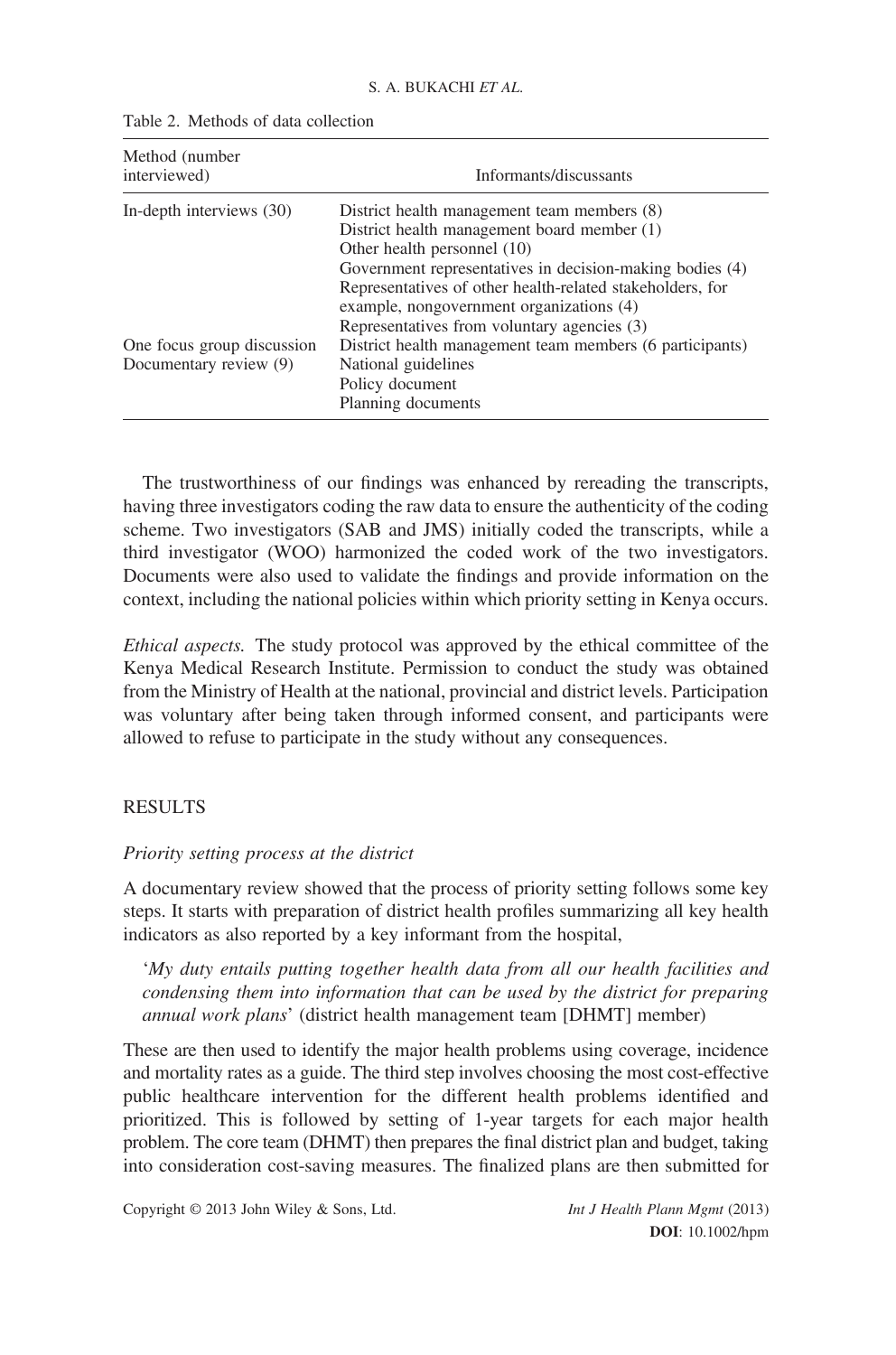approval to the district health management board (DHMB) who after thorough discussions forwards it to the national level through the province. However, an informant had a contrary view of the process as illustrated in this statement,

'it [Priority setting] involves not just the district, it involves the whole nation. It starts all the way from the headquarters. So when they send facilities here they have already started priority setting because they know this is a district hospital and they know it has to have certain facilities that are required in a district hospital. So it is a chain from the national headquarters to the province and then here. At the district level, it is basically the district medical officer (DMOH) and the department heads who do a bit of fine tuning on the priorities set. Otherwise I think the whole thing starts from our headquarters' (health personnel).

According to documentary review, the national level is meant to develop strategic plans and implementation plans for lower-level action. As much as some informants reported that guidelines for priority setting exist, 'We are also guided by guidelines on what we are supposed to do' (health personnel), most of the informants were not very clear on the existence of formal guidelines for priority setting. Hence, some reported that priorities were set on the basis of what the district team thought was important as depicted in this statement,

'What I know ... we have a five-year strategic plan and from each we remove objectives or task that we can achieve within a year. But then a formal plan of prioritising ... no. We sit and discuss and say this is priority and this is not priority. But then a guideline that is written and followed we don't have' (DHMT member).

For those who reported that a plan exists, they revealed that they normally modify the national guideline to suit their needs:

'We are given a plan by the ministry and we also look at our situation and decide on what we can do to make the situation better. What the national level brings may not be our priority because of the district specific needs and problems' (health personnel).

#### Key players in the priority setting process

Priority setting in the Malindi district involves two major management teams concerned with district health services, the DHMT and the DHMB. This was clearly expressed by a health personnel as follows:

'In Malindi district there are two organs. The one at the top is the DHMT and then at the various facilities there are hospital management teams. Apart from the hospital level, we also have the DHMB that according to me, is a regulatory body. The DHMT sits to discuss all matters pertaining to health, sets policies and ensures that they are implemented'.

The DHMT includes the main players in priority setting at the district level, whereas the DHMB plays the oversight role—approves the key decisions and advises the DHMT. The DHMT is responsible for planning and coordinating health activities in the district and works closely with the DHMB to ensure that health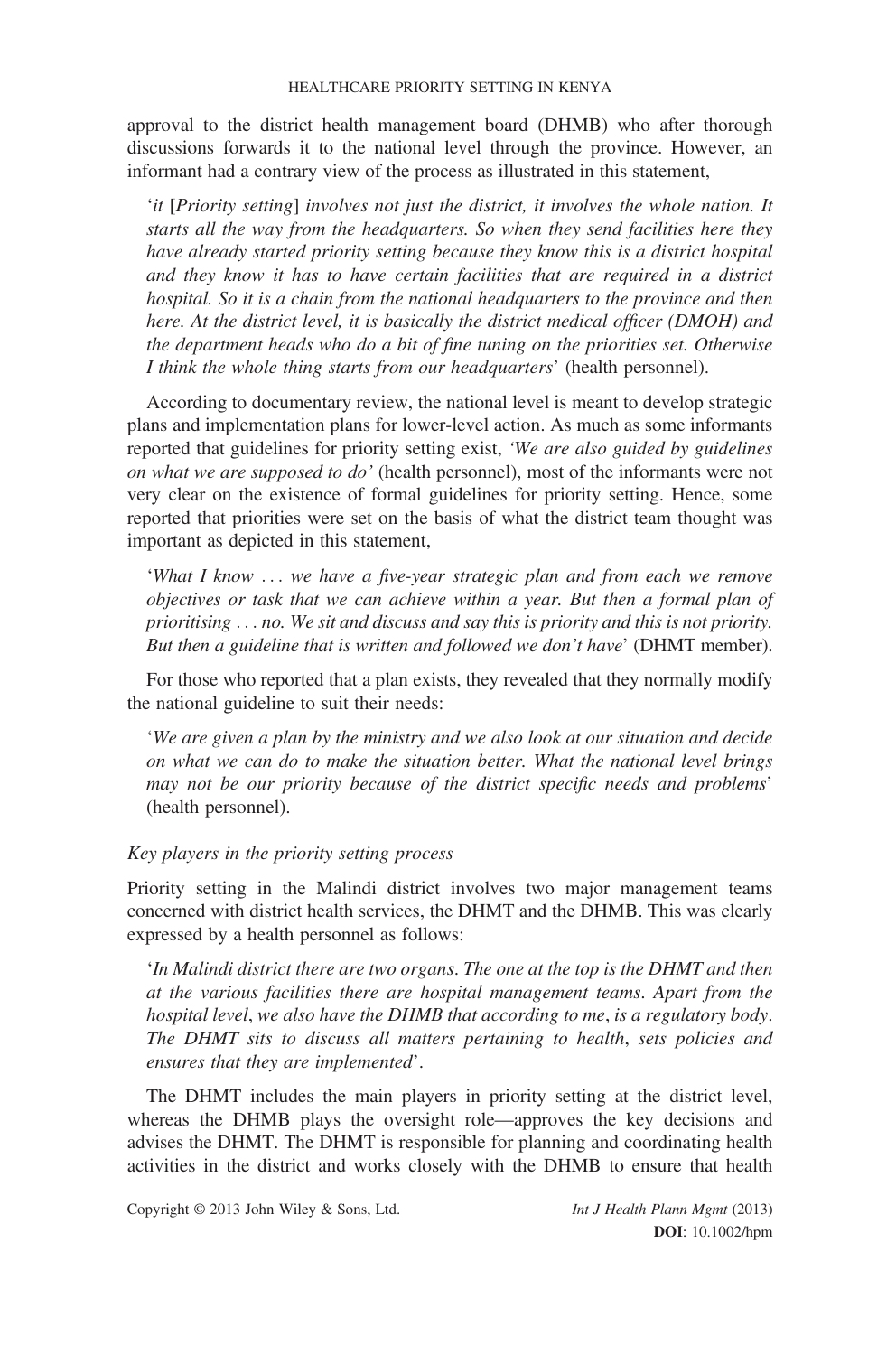policies are implemented, resources are well utilized, quality standards are upheld and performance is monitored and evaluated for better results. It prepares annual work plans including the cost sharing and spending plans, which are scrutinized and approved by the DHMB. The core function of the DHMB is to oversee all health sector activities with functions not limited to the management of cost-sharing funds and approval and submission of district plans and budgets to the provincial level.

The DHMB has its membership drawn from expertise within the district, who also represent the community. This was corroborated by a member of the DHMB who said,

'DHMB has got members from all over. The District Commissioner (DC) is a member of the board, we have a board chairman, we have somebody with experience in finance, a religious representative, and representatives from the [County] Council. They bring inputs from what the community wants and expects. Because they are representing the community in that district—they know their problems' (DHMB member).

Other players in the process include the hospital management teams and the health centre management teams who carry out similar duties as the DHMT but at the hospital and health centre levels, respectively. They forward their plans to the district, which are then reviewed and collated by the DHMT into the district annual work plans and budgets.

Stakeholders' contributions were also sought in the planning process as reported by a member of the DHMT, 'The DHMT members plus stakeholders are involved in the process of priority setting. The DHMT sits down and does the priority setting. We then present it to our DHMB and share it with our stakeholders. We have a stakeholders' forum' (DHMT member). This view was also supported in the following excerpt, 'We also call in the stakeholders because in the ministry you cannot work alone. We involve the NGOs, Community based organisations (CBOs) and the private sector because each individual and organization has a role in the priority setting process' (DHMT member). The community views are represented from the health centre level and also by the DHMB.

Criteria guiding current priority setting at the district level. Priority setting requires that one takes into consideration various factors when determining the issues to give a higher priority. According to a documentary review, the importance of the health problem, availability of additional funds, cost-effectiveness, cost-sharing measures and core activities were the criteria that should be taken into consideration to guide the priority setting process. The study shows that in the Malindi district, two broad categories of factors, health indicators and resources, play an important role in determining the priorities that are set.

Health indicators included morbidity and mortality patterns, disease burden, disease incidence and prevalence and seasonal variation. One of the factors was described as follows, 'We set priorities mainly according to ..., [indicators] like the mortality rates' (health personnel). Morbidity, severity and impact of disease were considered equally important as shown in the following excerpt,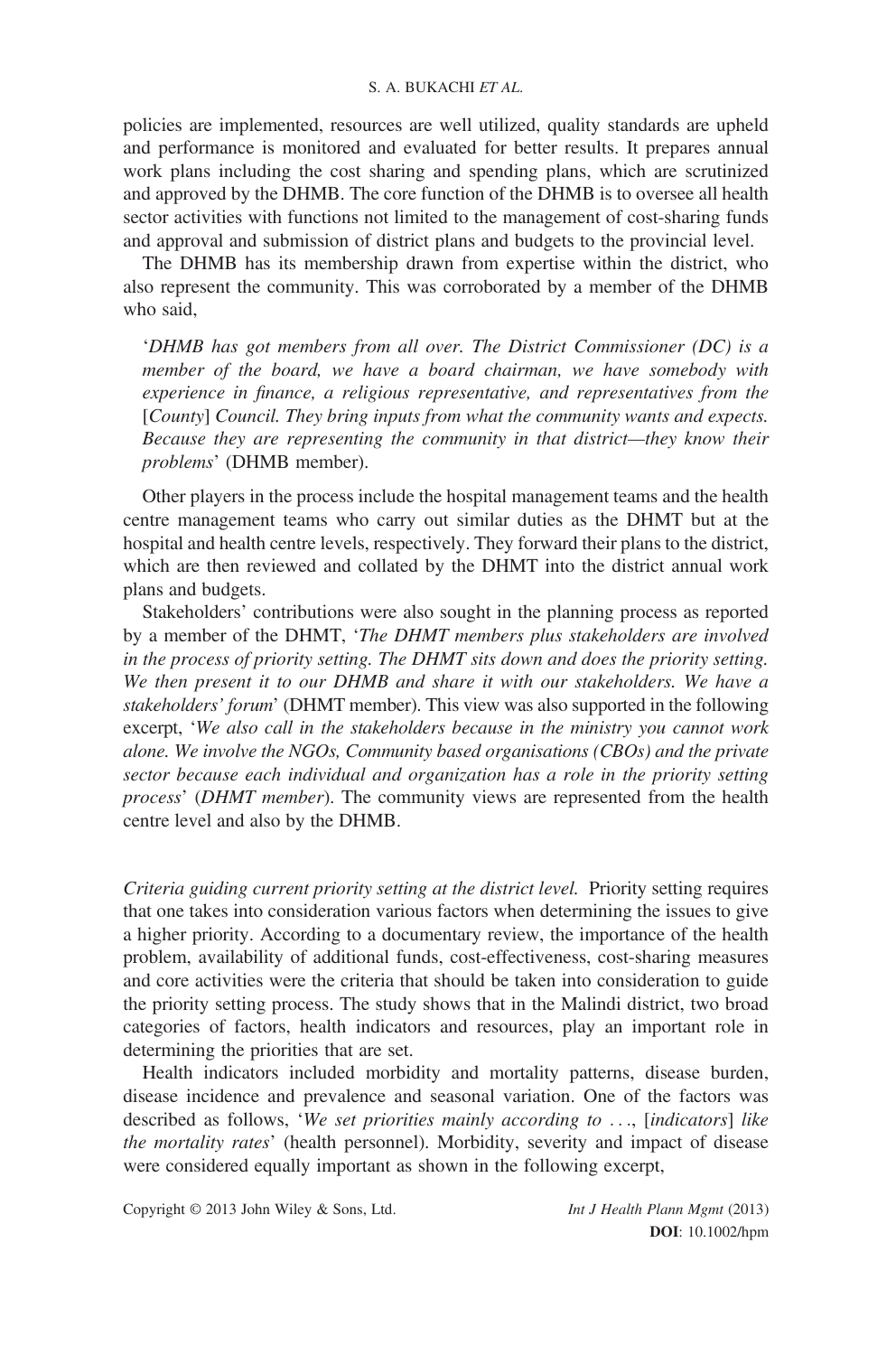'actually they [all disease areas] are all critical, but we need to break down these issues into the specific intervention areas that need more priority, like malaria ... is it the drugs? Is it the prevention? We therefore have to go down and break down the activities so we see which of them are more important in that section so that we allocate funds to the activity that is going to make a bigger impact than the other one' (DHMT member).

The informants and FGD participants were all in agreement that the danger a disease poses, in addition to it being part of the bigger global initiatives such as the Millennium Development Goals (MDGs), were also factors that they used in deciding the priorities of the district.

Human and financial resources were also considered important in priority setting. 'Money is very important, but if you look at human resources, you look at the [type of training] and deploy them in the right places, because a nurse trained in emergency care should be deployed in the right places. So for human resources we basically use training" (medical personnel). The amount of funds available is sometimes used to prioritize where activities will be implemented as explained in this statement, 'the funds are little, we need to give them priority. And we neglect the other areas. Somebody might even judge us wrongly and say we have neglected the rural areas. That's true. But when we get adequate funds we will get there' (DHMB member).

In some situations, experience and historical trends are used to help set priorities, 'Sometimes during resource allocation we use work load, that is data, sometimes we use past trends. If fuel was KSh. 250,000 and it was enough we budget for the same amount' (DHMB member). However, sometimes, these criteria are not considered at all due to political influence as reported,

'we politicians also sometimes play a big part in relevance because without guiding your people, you may set up a facility somewhere which is not relevant. We have had a place in this municipal council whereby the councillor constructs a market, but you find that the population is very small and that facility will not serve because they don't have things to sell in the market. So we are putting a facility where they don't need one ... and somewhere else, that facility is needed and maybe the council would have gotten some revenue. So relevance is important but sometimes we don't put this into consideration when we are setting priorities. We get into political ambition' (local government representative).

# PRIORITY SETTING IN THE MALINDI DISTRICT THROUGH THE ACCOUNTABILITY FOR REASONABLENESS LENS

## Relevance criteria

Stakeholder involvement. The relevance criterion requires that rationales for priority setting decisions must rest on reasons that stakeholders can agree are relevant. Only participation by the full range of stakeholders can ensure that all relevant reasons are brought to the deliberations. The importance of relevance was captured in the following quotes from a DHMB member, 'If it is not relevant to that community,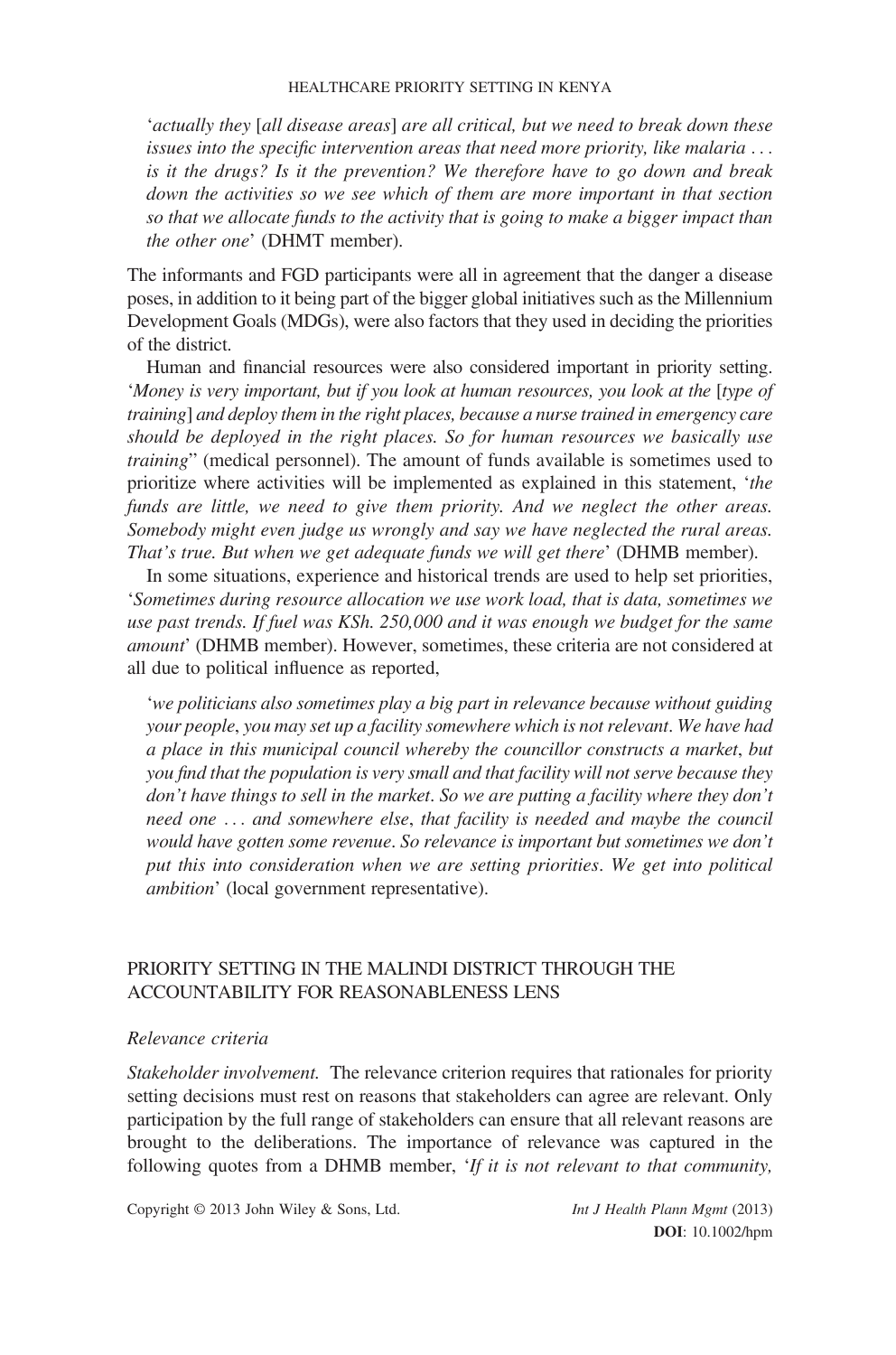how do they value it? If it is relevant then they will value, appreciate and honour whatever has been done' (DHMB member). In line with this, informants at the district reported that they normally involve communities and other stakeholders in the priority setting process. The community views are passed on through their representatives in the dispensary, health centre and facility committees as stated,

'we have involved the facilities whereby we have the in-charge of each facility having members of facility committees drawn from each and every village in the facility catchment area. A facility committee member is like a representative of that village. So all the facilities prepare their plans and bring them here for the final district plan. So I would say they have been involved and their values are reflected in the current priorities' (DHMT member).

The national guidelines through the Kenya National Health Sector Strategic Plan (KNHSSP) II clearly spells out the importance of involving the communities from the grassroots in the priority setting process. Varying methods of involving stakeholders have been used, but some of the methods may not be conducive to obtaining community views owing to problems of reaching a consensus in a big group.

Other stakeholders, such as nongovernment organizations (NGOs), communitybased organizations and private sectors, who are not in the Ministry of Health are also involved in the district priority setting process. They are supposed to have occasional consultation meetings together with the Ministry of Health as reported, 'Practically we should have them [consultations] quarterly and if we cannot then we should have bi-annual meetings' (NGO representative). However, their involvement is limited as stated: 'it is a bit of vertical  $\ldots$  we can't sit with the ministry  $\ldots$  we have whatever is pre-planned ... so it is just incorporating' (NGO representative).

The DHMT expressed difficulties in involving all stakeholders because some stakeholders have more say than others. Interference from the national and donor agenda in priority setting was illustrated in the following statement from a DHMT member,

'the tetanus campaign we had last week was not in our plan. Donors came and said that we need to protect our young children and girls from getting exposed to tetanus and then we included them in our work plan since they were to fund the campaign. The Ministry of Health also influences the planning process regardless of whether you have already planned activities in your district. They influence them by including activities they feel need to be included yet you had already made your work plan and had it endorsed by the same Ministry of Health' (DHMT member).

In addition, an informant from a local NGO also reported interference from the national level in setting the priorities.

'I think what is interfering with the leadership at the district is ... the MOH has decided, because there is money from [a donor] to have polio mass campaign, polio immunisation [will take place] which interferes with the programmes and the priorities set out by the districts. So there is almost continuous interference and we see that at the provincial level as well, from interventions which come from the top, from vertical programmes, which interfere with our leadership' (NGO representative).

Copyright © 2013 John Wiley & Sons, Ltd. Int J Health Plann Mgmt (2013)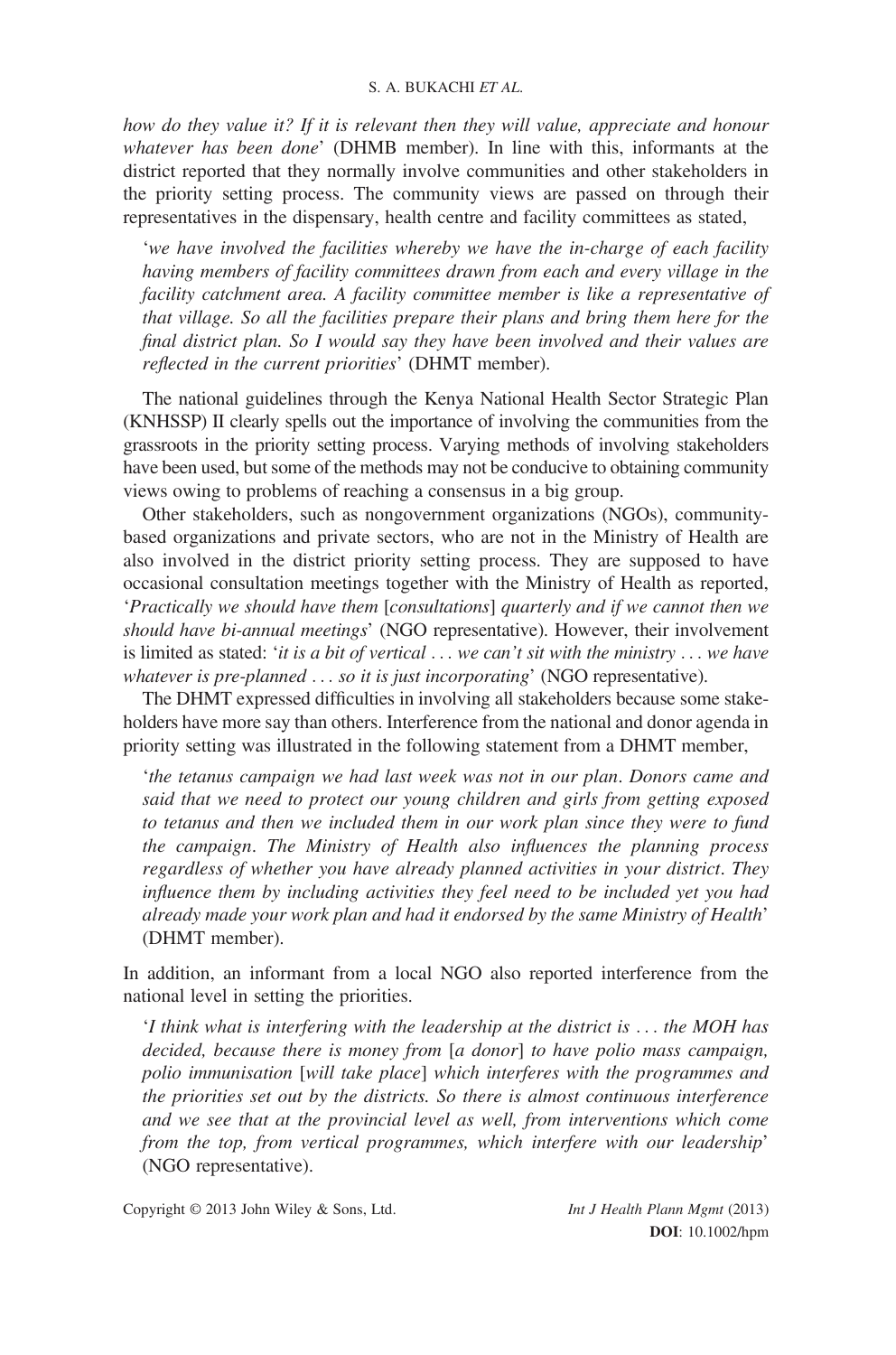#### Values

Priority setting needs to be based on some values. Analysis of data at the district level indicated that various values were considered important in the priority setting process, although in practice, they were not always easy to uphold. Quality was considered as the number one value, 'there is no point to give a service that is substandard. We plan in order to improve the quality of the services and try as much as possible to have quality service with the limited resources that we have' (DHMT member). In addition, honesty, patients' dignity, openness, respect for each other, teamwork and comfort were also reported as values taken into consideration. Not discriminating was also another value mentioned as stated, 'that you should not discriminate the poor the rich, by gender, tribe and race. We give services regardless of who you are' (health personnel). A health personnel reiterating the importance of these values in priority setting said, 'it is important not to discriminate ... in fact there are ethics that we have sworn...they bind you and they become part of you' (health personnel). Similarly, accountability was also reported, 'we are open. We keep account of what we are doing and we put it on paper for everybody to see. So we give accountability of what we are doing' (district government official).

Most decisions made at the district level were considered fair, but those from the national level were termed as unfair as shown in this extract, 'They [district decisions] are fair. But those ones for promotions (at the national level) are not fair. Training opportunities here at the hospital are fairly distributed since, we give everyone a chance. Every department is represented. But from the ministry, they are not fair. Its only people from headquarters who get to be selected to go for international conferences' (DHMT member). However, sometimes because of limitations of funds, the management teams are forced to make decisions that may seem unfair at the expense of others as reported by a DHMB member, 'The current priority setting process is not fair in certain aspects but we have no alternative, because ... the funds are so few' (DHMB member). Cultural contexts were also considered as shown in this statement, 'we also look at specific health problems in a given area. For example if there is a lack of pit latrines in a specific area due to cultural beliefs that a daughter and a father cannot share the same toilet, we design programs together with the people to ensure that the programs are relevant and acceptable to them. So we rely on data and reports from the people' (DHMT member).

## **Publicity**

The publicity condition requires that priority setting decisions and their rationales must be publicly accessible. In line with this, a government official reported, 'If we have made a decision today, it's my responsibility to go back and give feedback. You can also write a memo. It's important to go back and sit with the people and tell them this is what we decided" (district government official). While a DHMB member added, 'Whatever we have decided and made as a priority at the district, we give the coordinator for rural health facilities and he goes throughout the district and informs the respective health centres and dispensaries' (DHMB member). A health personnel gave the picture of access to decisions in the hospital as being quite good, 'I think information flow is quite good, we have good feedback. I meet the in charges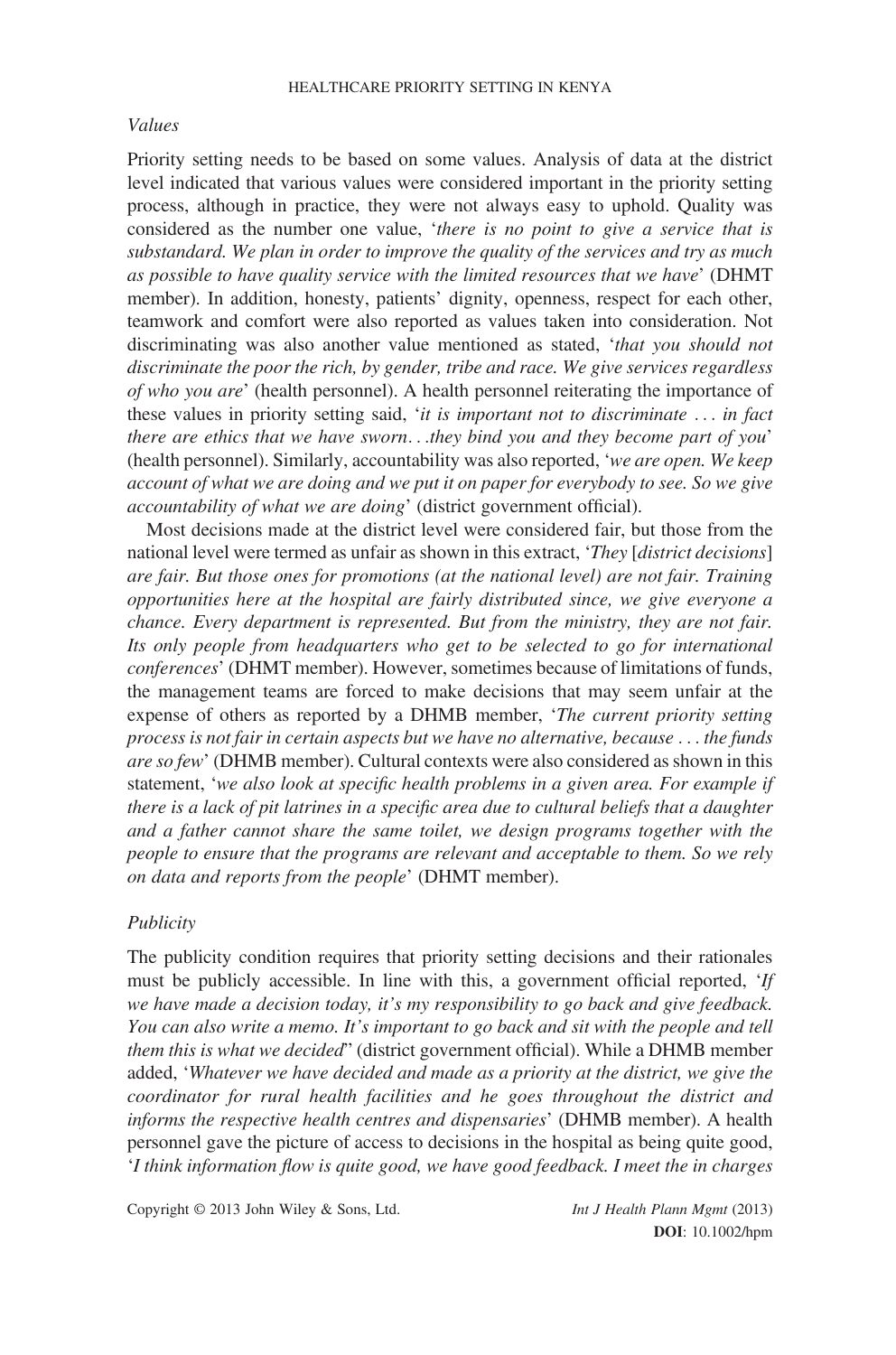from the district hospital and other health facilities every fortnight. So feedback is there through meetings, through memos, letters' (health personnel).

The national health guidelines require that each facility should have a service charter publicly displayed in a strategic place within the compound of the hospital. The service charter describes the rights of the patients, the various services offered and the costs of these services among others. Although feedback is considered important, this seems to be relevant only for the dissemination of final decisions and not for the rationale behind the decisions.

However, when asked whether health workers can discuss specific decisions touching on them with the committee, it was reported that 'You [health worker] are called by that committee, this one asks you a question, the other one also asks ... and normally a solution is generated there in your presence and you are told why they arrived at the particular decision concerning you' (DHMT member).

# Appeal/revision

The appeal condition requires that opportunities are made for people to challenge and revise decisions in light of the considerations all stakeholders may raise. In the Malindi district, client/exit interviews were reported by some members of the DHMT as a tool that has been used to get client views about the services offered and, in some situations, have been used to revise the way the services have been offered. This is depicted in this statement from a health personnel, 'At times we conduct client exit interviews and we honour them. For example, there is a time they told us that they do not want a male nurse in the maternity. We removed all the male nurses and now the maternity scores the highest in customer satisfaction'. The way some services are planned and handled by health staff has also led to appeals from community, 'we have had cases where members of the public have complained on particular services and we have made some corrections ... either the staff involved has been counselled ... has been informed and he or she has had to change' (health personnel).

The discussants in the FGD mentioned that a suggestion box is in place within the hospital for people to air their views and give their suggestions or comments on issues affecting them as reported by a health personnel, 'We even have a suggestion box. You know some information is very sensitive and they write and put in that box' (discussant, FGD). This suggestion box is also a requirement that all public offices must have. However, whether it is used or how it is used was not clearly spelt out during the interviews.

Appeals especially at the provincial and national levels were reported not to work well as reported by a district health personnel who has not been promoted while others are being promoted:

'I have told my provincial boss. I have talked to them personally, I have written formally. However, I was told there are no slots. You find people in Nairobi are promoted. Even scholarships we are not given. You have to use money from your pocket. But when you go to Nairobi you hear people have been paid for their education. So you get so de-motivated. They only concentrate on Nairobi and the surrounding' (health personnel).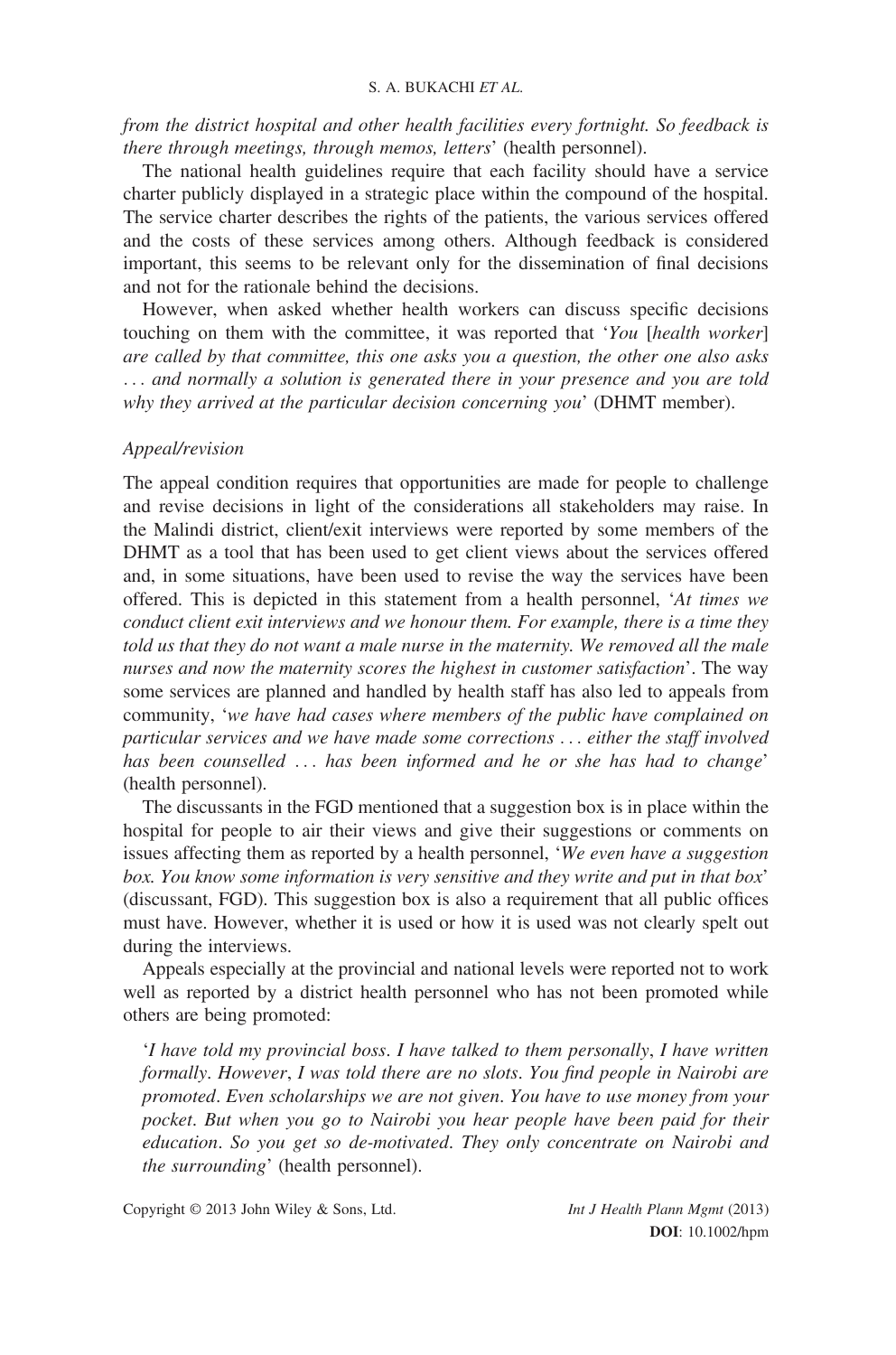An NGO representative candidly stated that appeal has not been given the attention it deserves. He stated thus:

'I think it is very difficult for patients to appeal ... and am not talking about the educated patients who can go through the civil procedure if they think they were not treated in the right way, but I am thinking about the villager who was not treated in the right way or was abused or treated rudely. I think it is very difficult. So the third pillar in democratisation is not yet there. I think it is far more on the first two aspects [executive-health workers from the MOH downwards and the legislation or the policy setting-civil society through their representation], even if you look at the national health strategy, its far more on how the executive and the policy work together' (NGO representative).

# Enforcement

Enforcement as a condition in A4R requires organizational leadership and public or voluntary regulation to ensure that the other three conditions are met. In the Malindi district, the leadership ability to manage the whole process of priority setting was reported as present but limited to some extent, 'given the right resources they [leaders] are able to implement. And even with the limited resources they have, they have struggled, they have tried their best to implement up to a certain level' (DHMB member).

Leadership is seen as key in getting things done although the leaders may not always be up to task of enforcing the three conditions of A4R. Sometimes, they themselves stand in the way of enforcing these conditions, and some were reported to feel offended when someone appeals against a decision they have made as illustrated in the following:

'there is a possibility, in some dispensaries, some of the leaders might get offended if you make an appeal. They feel as if they have been accused. They feel irritated. But we advise them and tell them look ... this is for your own good, try and correct and make amendments' (DHMB member).

A member of the DHMB reported that leadership skills in decision making involving tricky/complex situations was present but weak among some of the district leaders as illustrated in the following excerpt:Interviewer: 'Do you think that the leaders you have, have skills in making decisions? If they are faced with a situation for example you have one vehicle, a lady is in labour in Gongoni, supplies have to be picked from the PMO, or the DMOH has a meeting with the PMO. You are the transport officer. Do you think the leaders here can make that decision which has to take into consideration fairness, accountability? Do they have the skills to make that decision?'

Informant: 'Again to be frank the answer would be no. They might not neglect that lady, but because it is the DMOH who wants to go to the PMO, they will give her a vehicle to go then later try to look for other means to get the lady to hospital and in the meantime there will be some delays' (DHMB member).

The leadership at the district faced problems of making fair decisions in the face of limited finances. In addition, the leaders can improve and implement the priorities set as summed up by a representative from the local government who was asked if he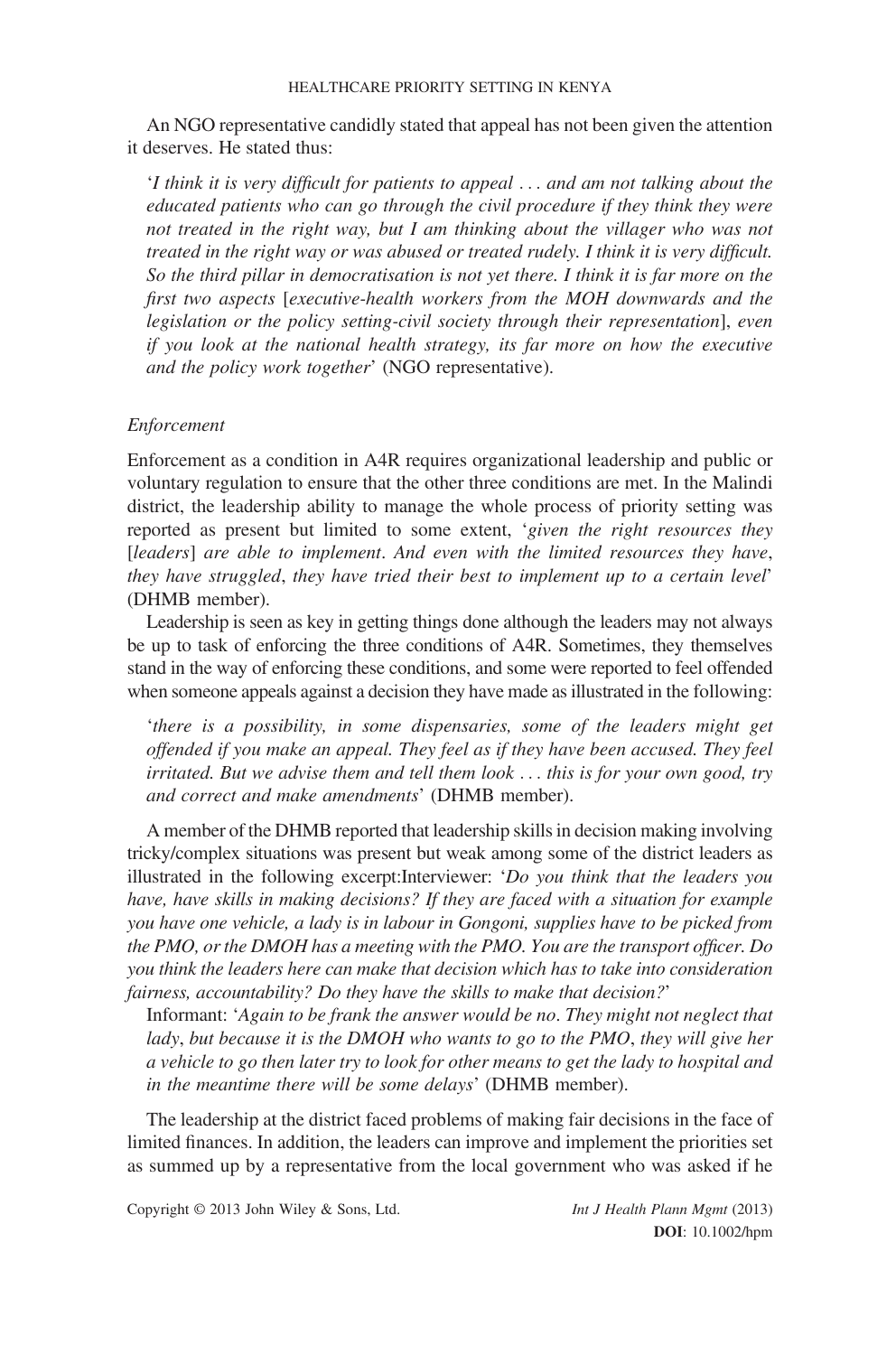thought the leaders in the district were capable of implementing the priorities they set, 'Yes, if they remove unfairness, sectarianism then they will be capable' (local government representative).

## DISCUSSION

Gaps identified using the four conditions of A4R (relevance, publicity, appeals and enforcement), provide the basis for recommendations for improvement in the Malindi district priority setting process. The process of priority setting in Malindi is multilayered and complex. It is influenced by the agendas of multilateral agencies, donor agencies and national governments and by budgetary requirements, tradition and local cultures. For example, some decisions made at the national level cause the district to deviate from their set priorities, by influencing the inclusion of new activities into the already approved work plans. As a result, the process of deciding what is important in the district may not always be consistent. The priority setting in the district relies heavily on guidelines from the national levels, making it more of a vertical, top-down orientation. In theory, the lower levels are required to come up with their priorities that are meant to be fed into the higher levels (MOH, 2006); however, in practice, the top-down approach from the national level has more weight and influence on what is carried out at the lower levels. Strict guidelines that accompany some policies and funding make local input to decision making almost impossible and may distort local priority setting.

Global agendas such as the MDGs also influence the priority setting at the district level. Diseases considered part of the MDGs are given priority over other diseases. This description aligns well with other studies from similar contexts. For instance, a study on strengthening health management in Gambia revealed that although health teams had better management skills and systems, their effectiveness was often limited by the extent to which donor-supported programmes were still based on standardized models, which did not allow for varying and complex environments at the district level (Conn et al., 1996).

## District priority setting in the context of accountability for reasonableness

Relevance. Relevance was the condition that seemed widely understood and applied in the priority setting process. This could be driven by the spirit of the KNHSSP II, which recognizes that reducing health inequalities can only be achieved effectively by involving the population itself in decisions on priority setting and consequently in the allocation of resources (Muga et al., 2005). Relevance was closely tied with ownership and was reported to lead one to appreciate, honour and value decisions or plans that have been made with relevance taken into consideration.

Involvement of communities and other relevant stakeholders featured prominently in the priority setting process. This is in recognition by the government that reversing the trends in the health sector and moving towards the goal of equity, effectiveness and efficiency cannot be achieved by the government health sector alone but through active involvement and partnership with other stakeholders in the provision of care (Muga et al., 2005).

Copyright © 2013 John Wiley & Sons, Ltd. Int J Health Plann Mgmt (2013)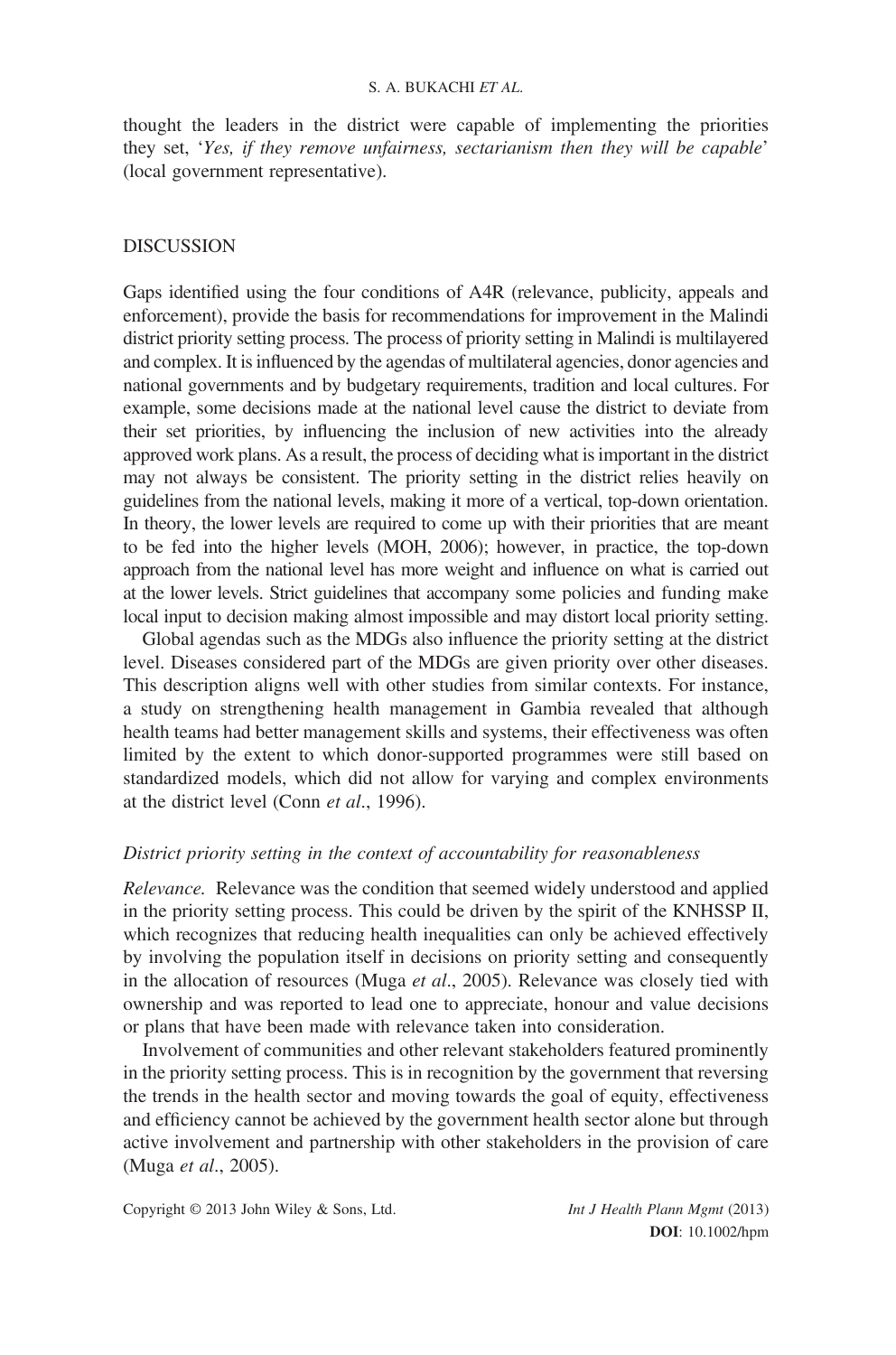Participation of members of the public can contribute to important aspects of priority setting, thus improving the legitimacy and fairness of the process. Community engagement in health is consistent with notions of democracy and can empower communities to take responsibility for their own healthcare. Rural communities, health services and other community organizations need skills in working together to develop effective partnerships that transfer power from health systems (Kilpatrick, 2010). The engagement of communities through committees influenced priority setting, but emphasis on the agendas of multilateral donor agencies and on national governments left many local priorities unaddressed by the final work plans. O'meara et al. (2011) observed similar findings in a study on community engagement in Kenya.

In theory, the Ministry of Health takes cognizance of the importance of incorporating the views and priorities of all relevant stakeholders in decision making by involving them in making policy decisions right from the planning process to the end. However, in practice, the effective involvement of all relevant stakeholders seems to be a challenge as a result of group dynamics and inadequate funding. Martin et al. (2002) also identified a gap in participation in priority setting that related to techniques for obtaining public input into priority setting. This, as stated in Muga et al. (2005), calls for empowerment of the committees in the mobilization and allocation of resources, thereby promoting community ownership and control in the context in which they live their lives. This paradigm shift requires a fundamental change in the way things are governed and managed, as well as in the way services are delivered. Decision makers in health services may find the A4R framework useful for developing fair and publicly accountable priority setting processes and for engaging their communities more constructively around the challenges of resource scarcity (Gibson et al., 2005).

In terms of the guiding factors in the district priority setting process, there were no clear cut guidelines on how to undertake the priority setting process, and this led to conflicting information from the informants in terms of who is involved, the nature and level of their involvement and the factors influencing the process. Demographic and epidemiological indices were key in the process. However, studies (Olowu, 2003; Kapiriri and Martin, 2007; McDonald and Ollerrenshaw, 2011) state that using epidemiological measures as the sole factor in priority setting is especially problematic in developing countries where often it is difficult to obtain good epidemiological data. Much as it illustrates the problems and points quite clearly to the priorities that need to be addressed, it often fails to consider the cost or feasibility of the suggested interventions and does not take social, ethical or political concerns into consideration (Reichenbach, 2001). As Martin et al. (2002) and Kapiriri and Martin (2007) opined, technical criteria provide information but are not embedded in a fair priority setting process, consequently enhancing the perception of legitimacy in the process without actually improving legitimacy itself.

Priority setting in health services organizations needs to go beyond evidencebased medicine and economic to ensure fairness in allocating limited resources (Gibson et al., 2005). Priority setting decisions increasingly involve social value judgments—that is, judgments made on the basis of the moral or ethical values of any particular society. Fairness, quality, nondiscrimination, honesty, openness, respect, teamwork, comfort, patients' dignity, accountability and respect for cultural beliefs were values that were mentioned in this study. This is in line with some values such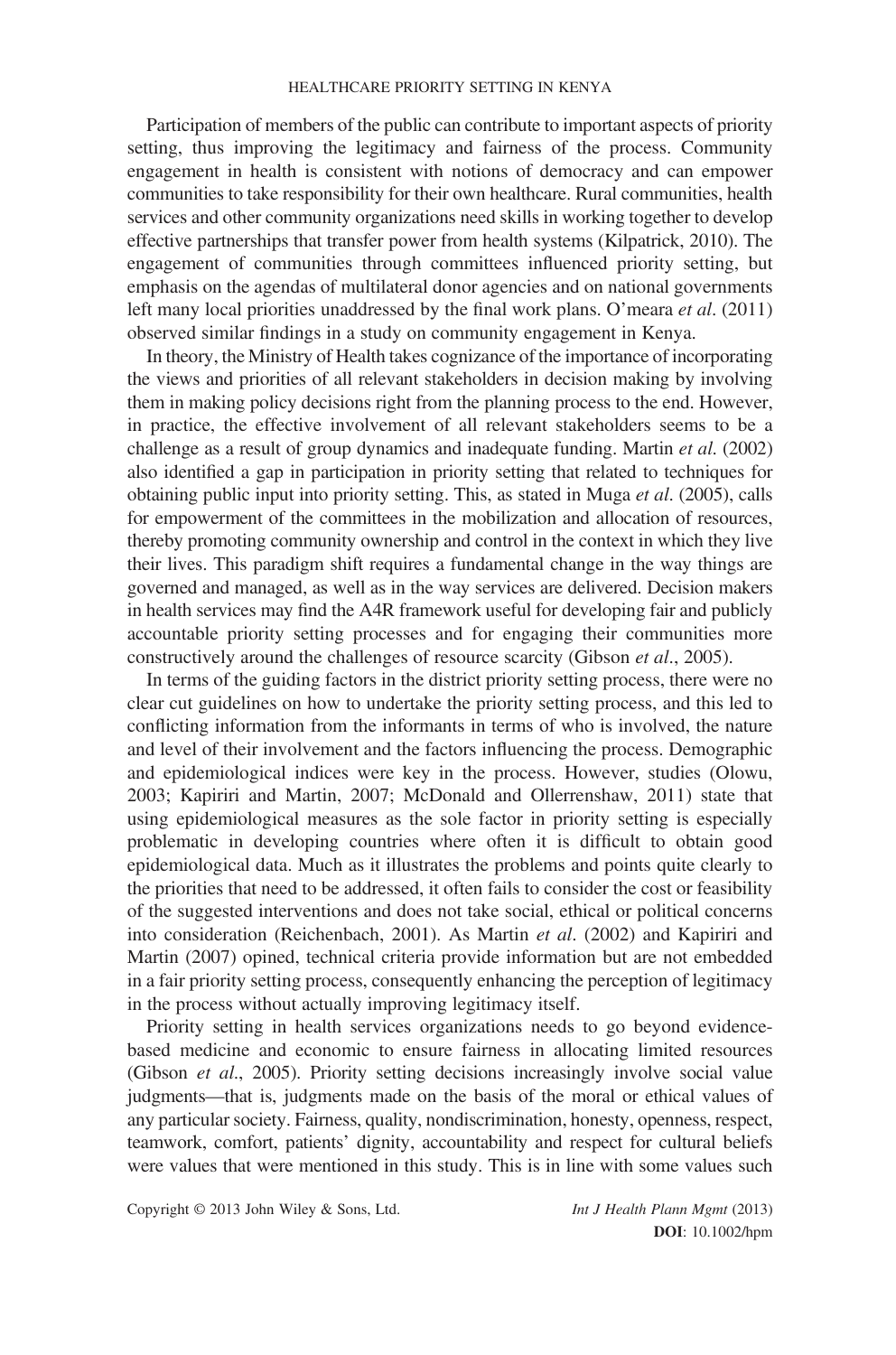as justice, equity, dignity, nondiscrimination, autonomy and solidarity, which have featured prominently in debates about priority setting (Gibson et al., 2004). Some values were reported to drive the decisions made at Malindi, but there was no consistent and explicit way of integrating them into the priority setting process. According to Clark (2011), the way in which values are weighed in decision making varies widely between different countries, but policymakers the world over increasingly must grapple with the problem of how to strike a balance between the values in a way that is socially and ethically justifiable.

Publicity. This condition did not come out clearly in the description of the priority setting process and was often confused with publication of patient rights, managerial transparency towards staff and health promotion campaigns. In some instances, the decision makers indicated that they normally give feedback to the rural health facilities through their coordinator, but whether information about the process and reasons for these decisions were also given was not clear. This is in line with observations made by Martin et al. (2003a) whereby decisions made were posted in the relevant departments, but the deliberate processes through which these decisions were made and the reasons for the decisions were not made public and hence not accessible by anyone outside the committee. The aspects of publicity gleaned from the interviews indicate that the publicity undertaken misses the important element of publicizing how the decisions publicized were arrived at. Similar findings have been documented in Tanzania by Maluka et al. (2010), indicating that the district had ineffective formal mechanisms of disseminating priority setting decisions. In addition, publicity is not taken as a key element in the priority setting process but more of an informative tool to passive clients, yet according to Gisbson et al. (2005), transparent priority setting is not just about the transmission of information but also about keeping people engaged and invested constructively in the priority setting process. In tandem with one of the intended impacts of the KNHSSP II (MOH, 2006), there is need to empower the communities to demand their rights and seek accountability from the formal system for the efficiency and effectiveness of health and other services. Thus, the public should be ensured a higher level of information on which decisions are made at which levels and which reasons there are for the individual decisions (Sabik and Lie, 2008)

Appeal/revision. The appeal/revision condition was reported minimally by the informants. Client exit interview seemed to be the success story under this condition. As much as the suggestion box was a prominent feature in health facilities, its usage is very limited. This could be because people do not believe that the institution would give the issues present therein the due attention they deserve. Staff at the health institutions were also reported to have made various complaints to the provincial and national levels yet did not receive any proper explanations for the decisions taken concerning their complaints. The reasons for the community's reluctance to appeal could be because they do not think it is their right to do so. Maluka et al. (2010) have shown that knowledge, skills and experience are needed for one to be effective in their appeals. As Muga et al. (2005) rightly observed, building the capacity of households not only to demand services from all providers but also to know and progressively

Copyright © 2013 John Wiley & Sons, Ltd. Int J Health Plann Mgmt (2013)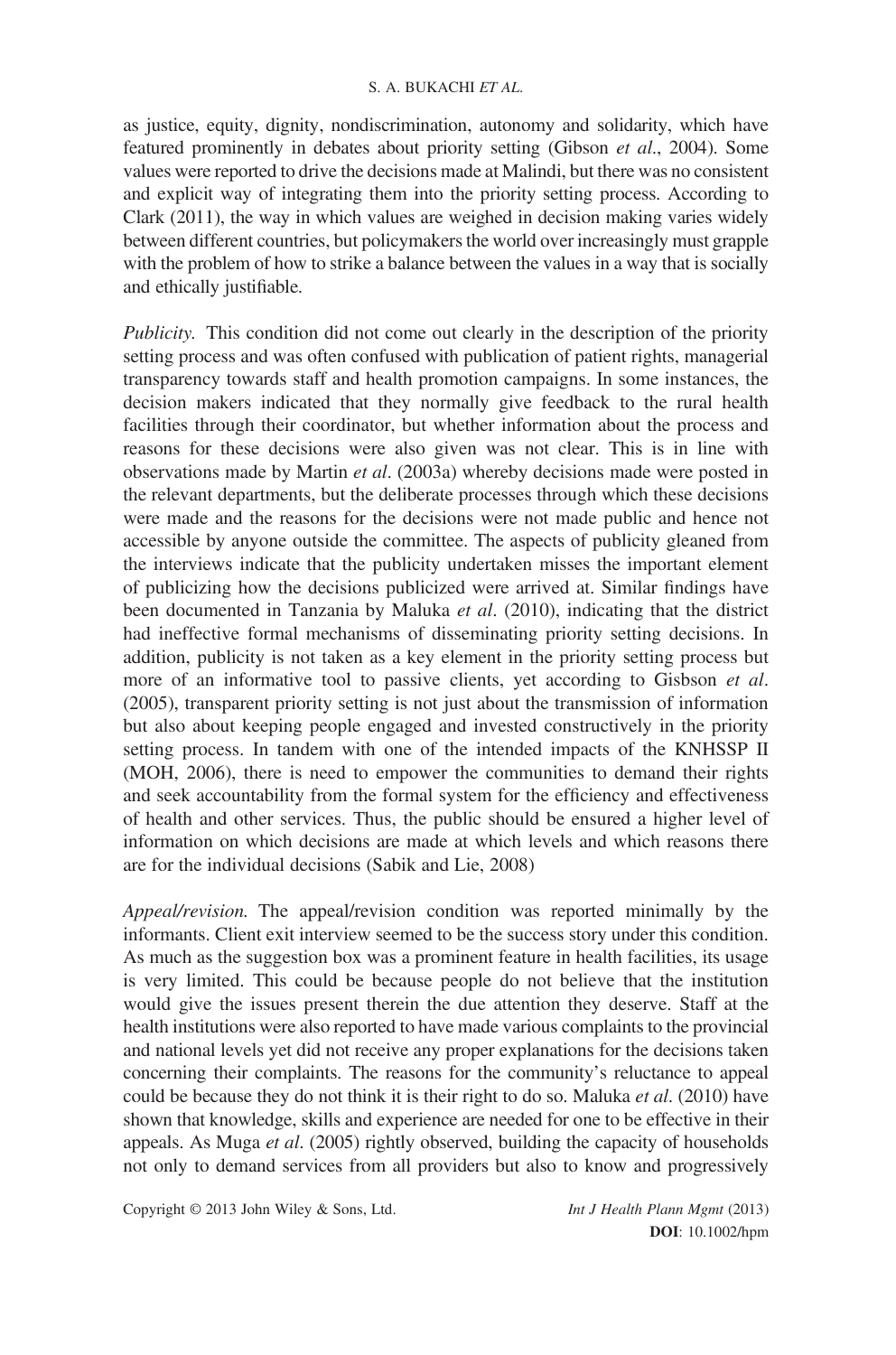#### HEALTHCARE PRIORITY SETTING IN KENYA

realize their rights to equitable, good-quality healthcare is essential and can only be undertaken if community members are aware about their rights. Openness is therefore crucial to ensuring that individual decisions can be subjected to criticisms and possibly changed on the basis of the public debate (Sabik and Lie, 2008).

Enforcement/leadership. Strong leadership is a key factor in facilitating explicit priority setting (Mitton and Donaldson, 2004), yet it was reported as present but limited to some extent. Sometimes, the unwillingness of the leaders to accept criticisms of their decisions hampered the enforcement of the appeal/revision condition. The authority of health leadership did not seem absolute, and hence, there were decisions that could not be made at the district level and were left to the higher national level. This renders the leadership at the district level powerless to enforce the other conditions of the A4R. Much as the district leaders may be knowledgeable about their roles, some were reported to lack adequate skills to make core decisions when faced with a scenario that went against their core function, to save lives. Room for improvement was noted by some informants, and this required the leaders to be fair and indiscriminate. This relates to some of the important values that not only have featured prominently in debates about priority setting (Gibson et al., 2004) but are also part of the A4R process (Singer, 2000).

# Study limitations

Our study was conducted at the district setting with the aim of understanding how priorities are set at that level. It, therefore, does not give us an opportunity to discuss priority setting at other levels beyond the district. However, it provides us with critical lessons on how such a process might influence priority setting at higher levels. The Constitution of Kenya 2010 lays emphasis on strengthening lower levels of governance as a basis of strengthening the national government. Thus, the shift is towards a bottom-up approach, embracing the spirit of decentralization of decision making to the lower levels in conducting government operations.

# **CONCLUSION**

This study highlights the feasibility of engaging the district in priority setting using the A4R framework as the process in the Malindi district hospital already involves the elements of the A4R conditions, albeit in varying degrees. The existence of the shortcomings identified does not imply that the current process should be abandoned. Instead, improvement needs to be done to enhance them in addition to operationalizing and highlighting the similar conditions to A4R that are already present within the national health strategic plans. Ham and Coulter (2003) stated that there is a universal need to strengthen institutional processes in which decisions are taken. In light of this, the district should be encouraged to implement the intervention aspect of the A4R within their priority setting and planning process. This could help bring to the forefront and strengthen the conditions of A4R already in existence as well as operationalize any that may not have been optimally used. The leadership/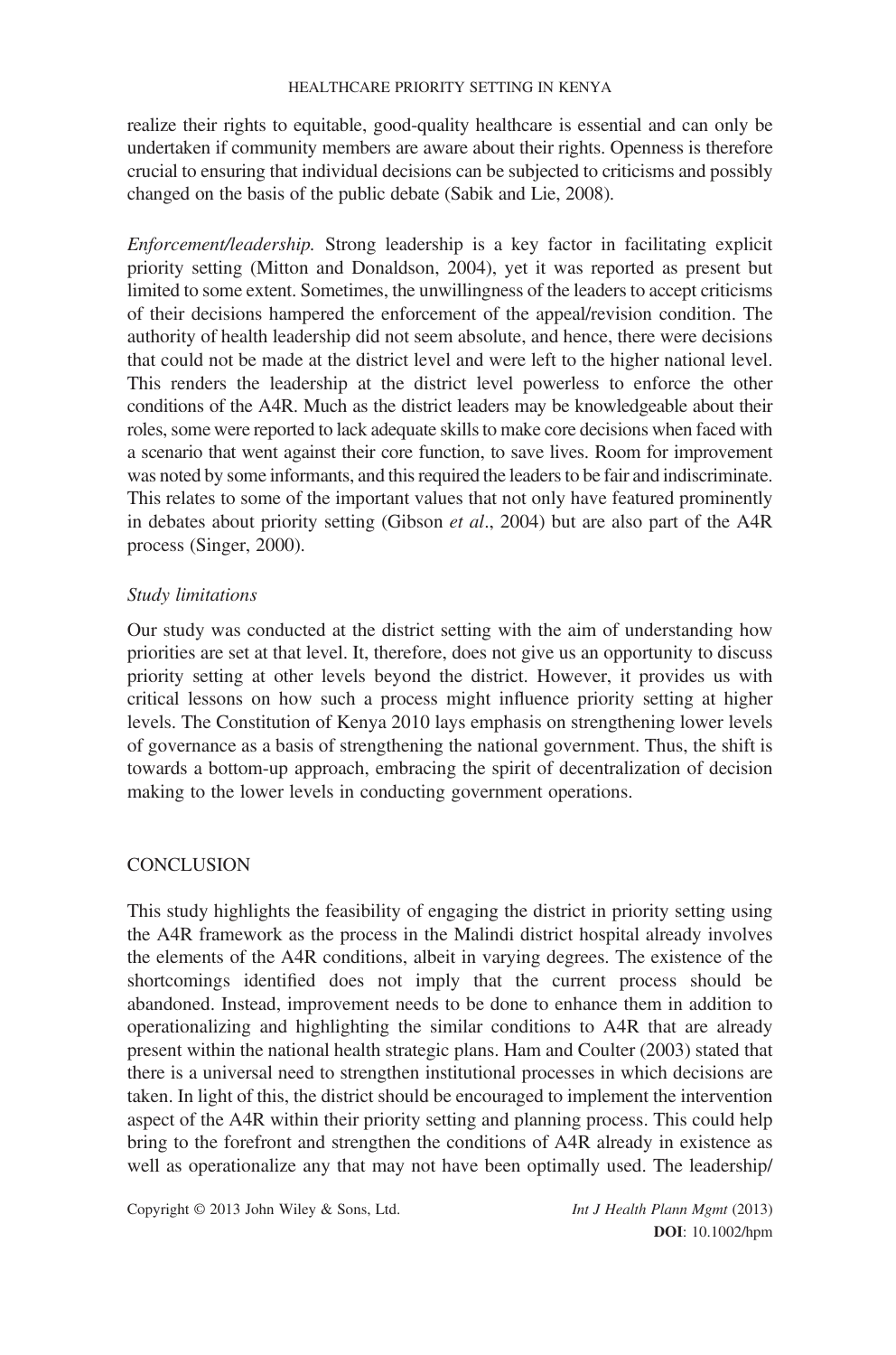enforcement condition needs revisiting and a strategy on how it can be focused in the priority setting process developed. This is important because as Daniels and Sabin (2008) stated, enforcement is needed to ensure that the other three conditions of the A4R framework are met.

To change the status quo of communities as passive participants to active participants in the priority setting process, there is need for them to be empowered to demand for publicity, appeal, relevance and strong leadership in the priority setting process. Thus, redefining the appeals mechanism and expanding the opportunities for the communities to contribute relevant considerations to each decision and specifying the ground for appeal will help improve the quality of the decision-making process (Martin and Singer, 2003). Working within a priority setting framework such as A4R according to theory is expected to strengthen and improve fairness and accountability and subsequently lead to improved quality, equity and trust in the delivery of health services and interventions. Nonetheless, local priority setting at the district level will need to have an in-build flexibility mechanism because competing national priorities may take precedence over local upward-driven priorities. Conformance to the A4R conditions exists to some extent at the district level, but a further assessment could be undertaken to establish whether full conformance and compliance to the A4R conditions in the priority setting process yields better decisions about priorities.

## ACKNOWLEDGEMENTS

This paper is part of a larger study of the European Union-funded REACT project, grant no. PL517709, testing the applicability of the accountability for reasonableness approach to priority setting in the Malindi district in Kenya. We are also grateful to all the informants who participated in the study and the reviewers who gave constructive critiques that helped improve this paper. The views expressed herein are those of the authors and do not necessarily represent those of the supporting institutions.

The authors have declared that there is no conflict of interest.

#### **REFERENCES**

- Alexandar GG, Werner RM, Ubel PA. 2004. The costs of denying scarcity. Arch Intern Med 164: 593–596.
- Baltussen R, Niessen L. 2006. Priority setting of health interventions: the need for multi-criteria decision analysis. Cost Effectiveness & Resource Allocation 4: 14.
- Byskov J, Bloch P, Blystad A, et al. 2009. Accountable priority setting for trust in health systems—the need for research into a new approach for strengthening sustainable health action in developing countries. Health Res Policy & Syst 7(23). Available at: [http://](http://www.health-policy-systems.com/content/7/1/23) [www.health-policy-systems.com/content/7/1/23](http://www.health-policy-systems.com/content/7/1/23)
- Clark S. 2011. Social values and health priority setting. Available at:<http://www.ucl.ac.uk/socialvalues/about> (Accessed on 8 March 2012)
- Conn CP, Jenkins P, Touray SO. 1996. Strengthening health management: experience of district teams in the Gambia. Health Policy Plan 11(1): 64–71.
- Daniels N, Sabin JE. 1997. Limits to health care: fair procedures, democratic deliberation and the legitimacy problem for insurers. *Philos & Public Aff* 26(4): 303–502.
- Daniels N, Sabin JE. 2008. Accountability for reasonableness: an update. BMJ 337: a1850.

DOI: 10.1002/hpm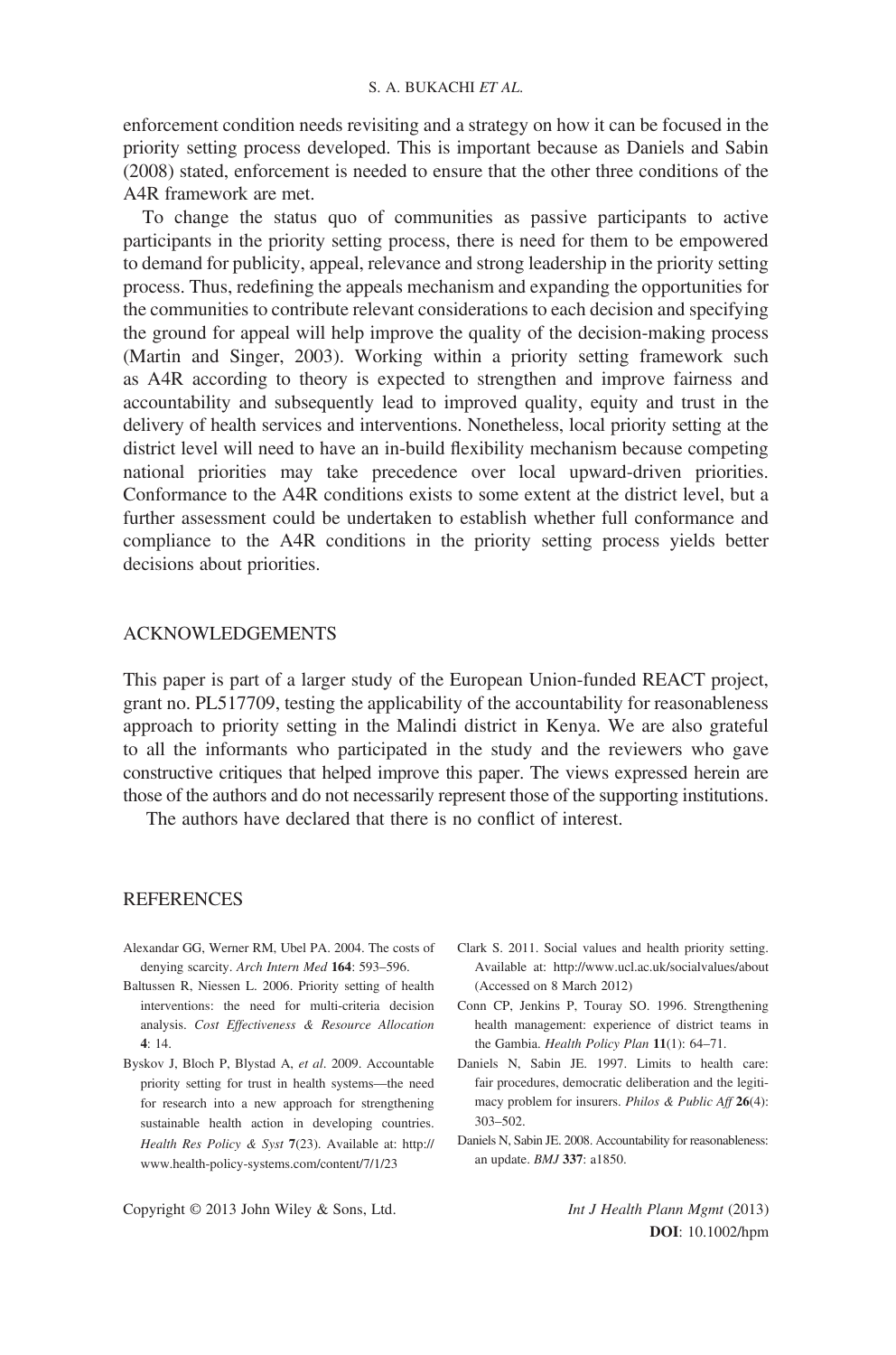- Daniels N. 2000. Accountability for reasonableness. BMJ 321(7272): 1300–1301.
- Daniels N. 2008. Just Health: Meeting Health Needs Fairly. Cambridge: Cambridge University Press.
- Fleck LM. 2001. Healthcare justice and rational democratic deliberation. American Journal of Bio-ethics  $1: 20 - 21$
- Gibson L, Martin DK, Singer PA. 2004. Setting priorities in health care organisations: criteria, processes and parameters of success. BMC Health Serv Res 4: 25.
- Gibson L, Martin DK, Singer PA. 2005. Evidence, economics & ethics: resource allocation in health services organisations. Health Care Quart 8: 50–59.
- Government of Kenya (GOK). 2010. Kenya census 2009: counting our people for implementation of vision 2030. Nairobi: Government Printer.
- Ham C, Coulter A. 2003. International experience of rationing. In Reasonable Rationing: International Experience of Priority Setting in Health Care, Ham C, Robert G (eds). London: Open University Press; 4–15.
- Kapiriri L, Norheim OF, Heggenhougen K. 2003. Using the burden of disease information for health planning in developing countries: experiences from Uganda. Soc Sci Med 56(12): 2433-2441.
- Kapiriri L, Martin DK. 2006. Priority setting in developing countries health care institutions. The case of Ugandan Hospital. BMC Central Health Serv Res 6: 127.
- Kapiriri L, Martin DK. 2007. A strategy to improve priority setting in developing countries. Health Care Anal 15: 159–167.
- Kapiriri L, Norheim F, Martin D. 2007. Priority setting at the micro-meso & macro-levels in Canada, Norway and Uganda. Health Policy 82(1): 78–94.
- Kilpatrick S. 2010. Multi-level rural community engagement in health. Aust J Rural Health 17(1): 39–44.
- Maina TM, Kibua TN. 2008. An assessment of the service delivery capacity of the district health systems in Kenya. Institute of Policy analysis and Research (IPAR) Discussion Paper No 075/2005. Available at: [http://www.who.int/man](http://www.who.int/management/An%assessmentofdistricthealthsysteminKenya.pdf)[agement/An%assessmentofdistricthealthsysteminKenya.pdf](http://www.who.int/management/An%assessmentofdistricthealthsysteminKenya.pdf) (Accessed on 28 February 2012)
- Maluka S, Kamuzora P, San Sebastian M, et al. 2010. Decentralized health care priority-setting in Tanzania: evaluating against the accountability for reasonableness framework. Soc Sci Med 71: 751–759.
- Martin D, Singer P. 2003. A strategy to improve priority setting in health care institutions. Health Care Anal 11(1): 59–67.
- Martin DK, Giacomini M, Singer PA. 2002. Fairness, accountability for reasonableness, and the views of priority setting decision-makers. Health Policy 61: 279–290.
- Martin DK, Hollenberg D, MacRae S, Madden S, Singer P. 2003a. Priority setting in a hospital drug formularly;

a qualitative case study and evaluation. Health Policy 66: 295–303.

- Martin DK, Shulman K, Santiago-Sorrell P, Singer PA. 2003b. Priority setting and hospital strategic planning: a qualitative case study. J Health Serv Res Policy 8(4): 197–201.
- McDonald J, Ollerrenshaw A. 2011. Priority setting in primary health care: a framework for local catchment. Rural Remote Health 11: 1714.
- McKneally MF, Dickens BM, Meslin EM, Singer PA. 1997. Bioethics for clinicians: 13. Resource allocation. Can Med Assoc J 157: 163–167.
- Ministry of Health (MOH). 2005. Kenya health policy framework (1994–2010). Nairobi, Kenya.
- Ministry of Health (MOH). 2006. The Second National Health Sector Strategic Plan of Kenya, NHSSPII 2005–2010, Reversing the trends. Nairobi, Kenya. Available at: http://www.nacc.or.ke/attachments/ article/102.
- Ministry of Health (MOH). 2007. Health Sector Reform secretariat: Kenya Health Sector Wide approach code of conduct. Nairobi, Kenya.
- Ministry of Health (MOH). 2002. Guidelines for district health management boards, hospital management boards and health centre management committees. Available at: http://www.policyproject.com/pubs/ policyplan. (Accessed on 6 February 2012)
- Mitton C, Donaldson C. 2004. Health care priority setting principles, practices and challenges. BioMEd Cost Effectiveness and Resource Allocation 2: 3 Available at http://www.resource-allocation.com/ content/2/1/3
- Muga R, Kizito P, Mboyah M, Gakuruh T. 2005. Overview of the health system in Kenya. Available at [www.measuredhs.com/pubs/pdf/SPA8/02CI](http://www.measuredhs.com/pubs/pdf/SPA8/02CI). (Accessed 8 February 2011)
- Ndavi PM, Ogola S, Kizito PM, Johnson K. 2009. Decentralizating Kenya's health management system: an evaluation, Kenya. Kenya Working Papers No.1 Callverton, Maryland, USA: Macro International Inc.
- O'meara WP, Tsofa B, Molyneux S, Goodman C, McKenzie FE. 2011. Community and facility-level engagement in planning and budgeting for the government health sector—a district perspective from Kenya. Health Policy 99(33): 234–243.
- Olowu F. 2003. Priority setting in Africa for sexual and reproductive health under the essential primary care package in health sector reform. Intellfit Research Group and Social Fund. Lagos, Nigeria.
- Reichenbach L. 2001. Priority setting in international health: beyond DALYs and cost-effectiveness analysis. Harvard Centre for Population and Development Studies, Harvard School of Public Health.
- Rudan I, Kapiriri L, Tomlinson M, et al. 2010. Evidencebased priority setting for health care and research: tools

Copyright © 2013 John Wiley & Sons, Ltd. Int J Health Plann Mgmt (2013)